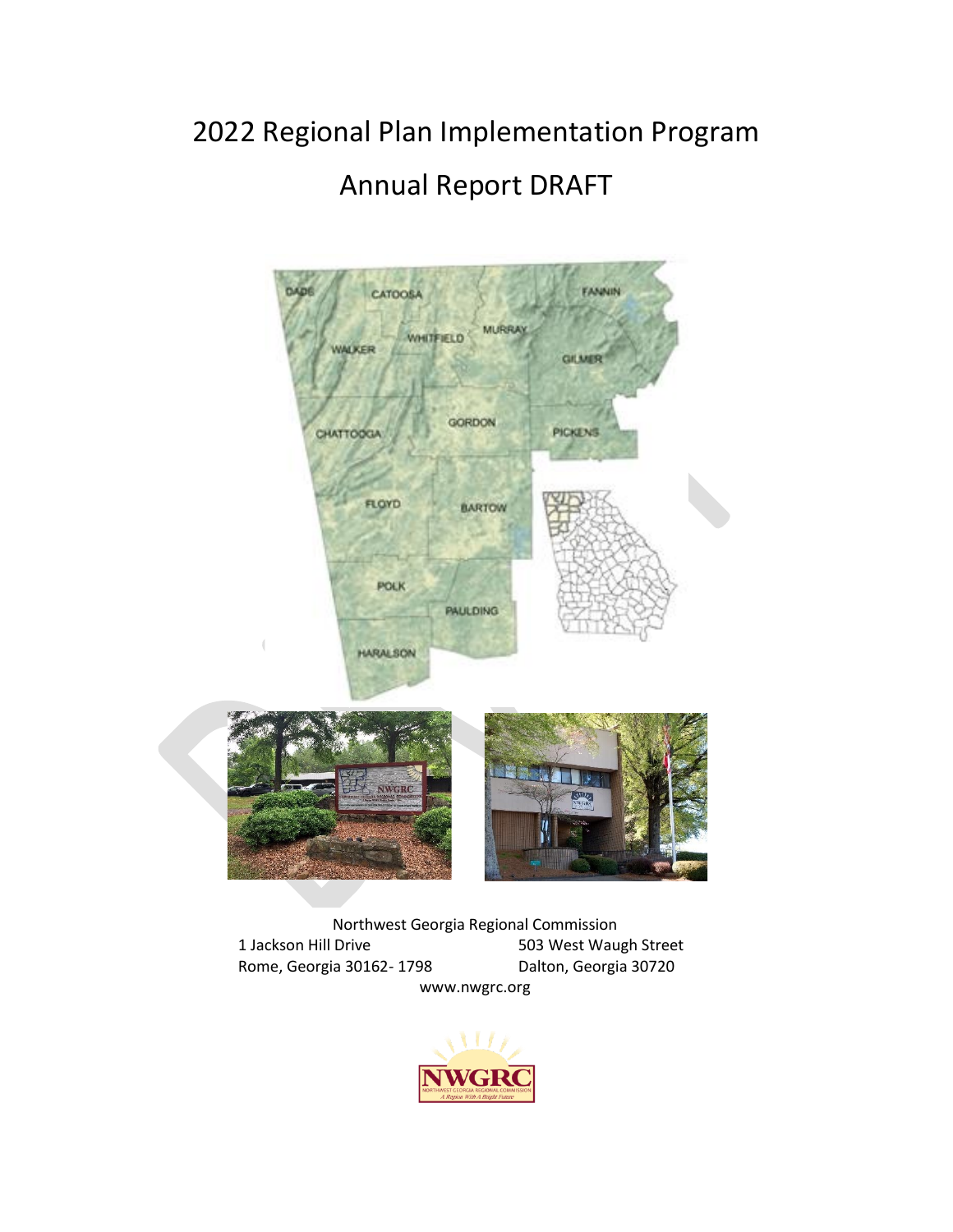## 2022 Regional Plan Implementation Program Annual Report DRAFT

#### Contents

| 1.2 |  |
|-----|--|
| 1.3 |  |
| 1.4 |  |
| 1.5 |  |
| 1.6 |  |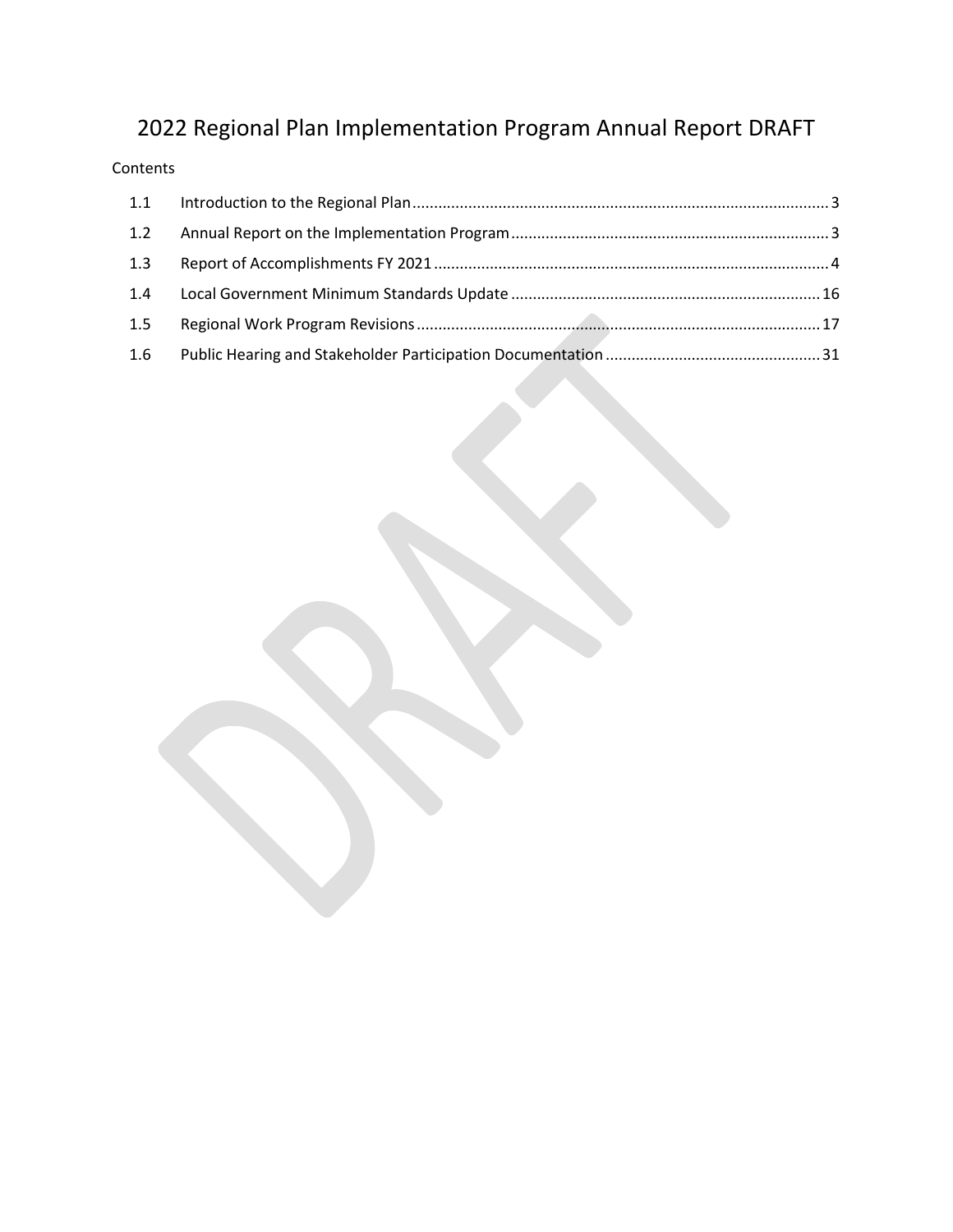### **Regional Plan Implementation Program Annual Report**

#### <span id="page-2-0"></span>1.1 INTRODUCTION TO THE REGIONAL PLAN

In 2019, the Northwest Georgia Regional Commission Council (Steering Committee) updated the Regional Plan with input from a Technical Advisory Committee, stakeholders, and the public. The Regional Plan includes Regional Goals and Policies; Regional Development Maps including the Regional Land Use Map, Conservation and Development Map, and Areas Requiring Special Attention Map; Regional Needs and Opportunities; and the Implementation Program including Performance Standards (Minimum and Excellence), Regional Work Program (2019-2023), and the Report of Accomplishments on the previous five-year work program. The Regional Plan meets Georgia Department of Community Affairs (DCA) Regional Planning Requirements. The Plan aligns with the Regionally Important Resource Plan, local Comprehensive Plans, state plans, and regional plans of the Georgia Mountains Regional Commission, Atlanta Regional Commission, and Three Rivers Regional Commission.

#### <span id="page-2-1"></span>1.2 ANNUAL REPORT ON THE IMPLEMENTATION PROGRAM

NWGRC prepared this 2022 Annual Report on the Regional Plan Implementation Program according to Georgia Department of Community Affairs Regional Planning Requirements. It includes an annual Report of Accomplishments for FY 2021, a report on Local Government Minimum Standards, and additions or deletions to the current work program. This 2022 Report has been reviewed by the Northwest Georgia Regional Commission Council and regional stakeholders including representatives of the Georgia Department of Community Affairs and Georgia Department of



*NWGRC Council Meeting, Regional Plan Update February 2019*

Economic Development. The Annual Update is in alignment with these state and regional plans:

- Georgia Plan for Outdoor Recreation SCORP 2022-2026 (draft)
- Coosa-North Georgia Regional Water Plan (2017)
- Metro NGA Water Planning District Water Resource Mgmt. Plan (2017) (amended Dec. 2020)
- Middle Chattahoochee Regional Water Plan (2017)
- Northwest Georgia's Economic Development Strategy 2017-2022 (CEDS),
- Greater Dalton Metropolitan Planning Organization FY2021-2024 Transportation Improvement Plan, 2045 Regional Transportation Plan Update Chattanooga Hamilton County-North Georgia TPO & 2020-2023 TIP as amended, Cartersville-Bartow County FY 2021-2024 TIP, Floyd County- Rome 2021-2024 TIP and 2050 Metropolitan Transportation Plan, Atlanta Regional Commission MPO 2050 Regional Transportation Plan and FY 2020-2025 TIP, Georgia DOT Statewide FY 2021-2024 TIP
- Georgia Mountains Regional Commission 2019 CEDS & Regional Plan
- Three Rivers Regional Plan Update 2019 & FY20 Annual Implementation Report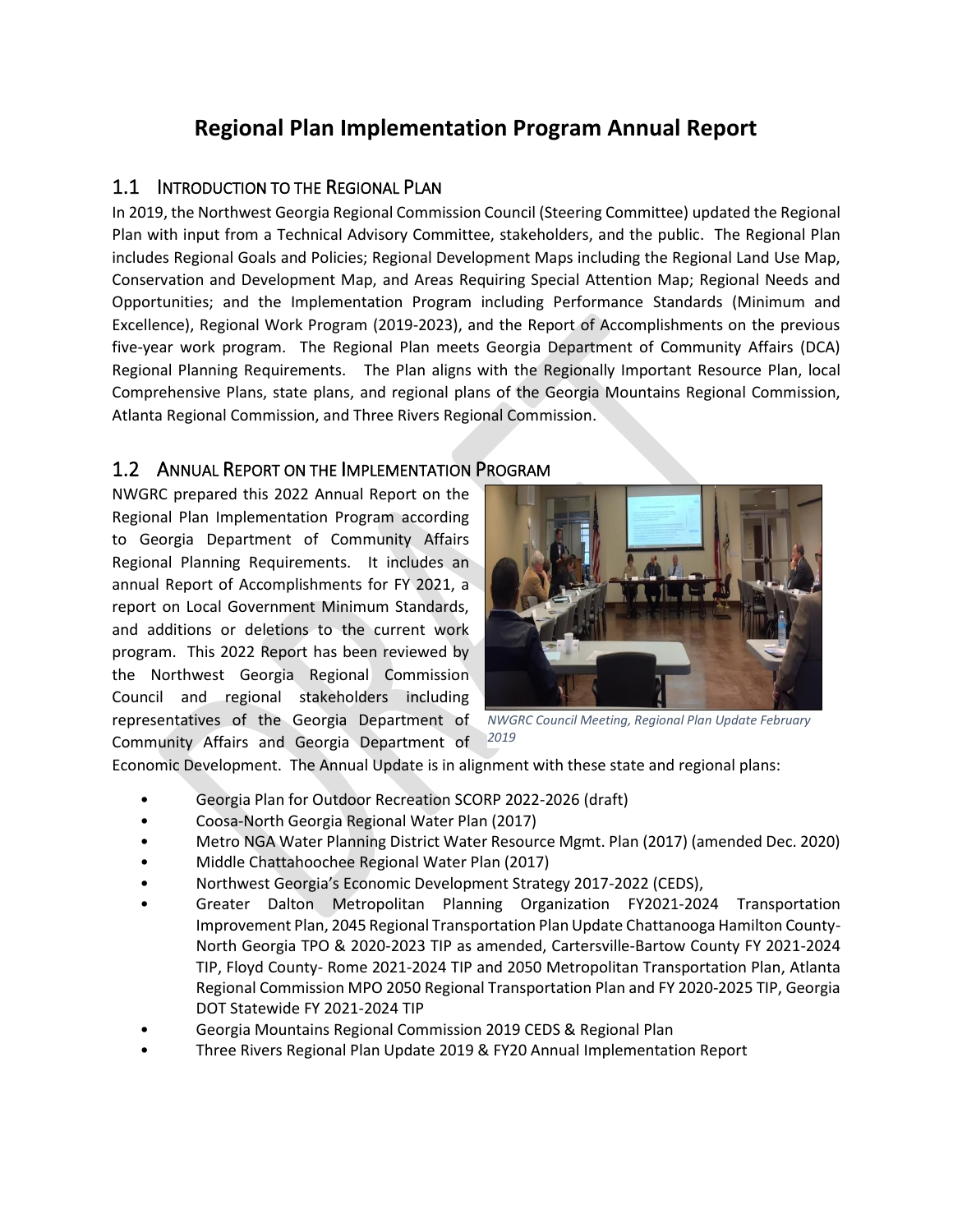#### <span id="page-3-0"></span>1.3 REPORT OF ACCOMPLISHMENTS FY 2021

The Report of Accomplishments for FY 2021 presents an annual status update on each project listed in the 2021-2024 Regional Work Program. Each project must be listed as either Ongoing, Completed, Dropped or Postponed. If the project is shown as Dropped or Postponed, a reason must be given to show the circumstances and changes that occurred. If the project is shown as Completed, the date completed is also shown. If a project is shown as Ongoing, it means it is currently in progress by the Regional Commission or another agency.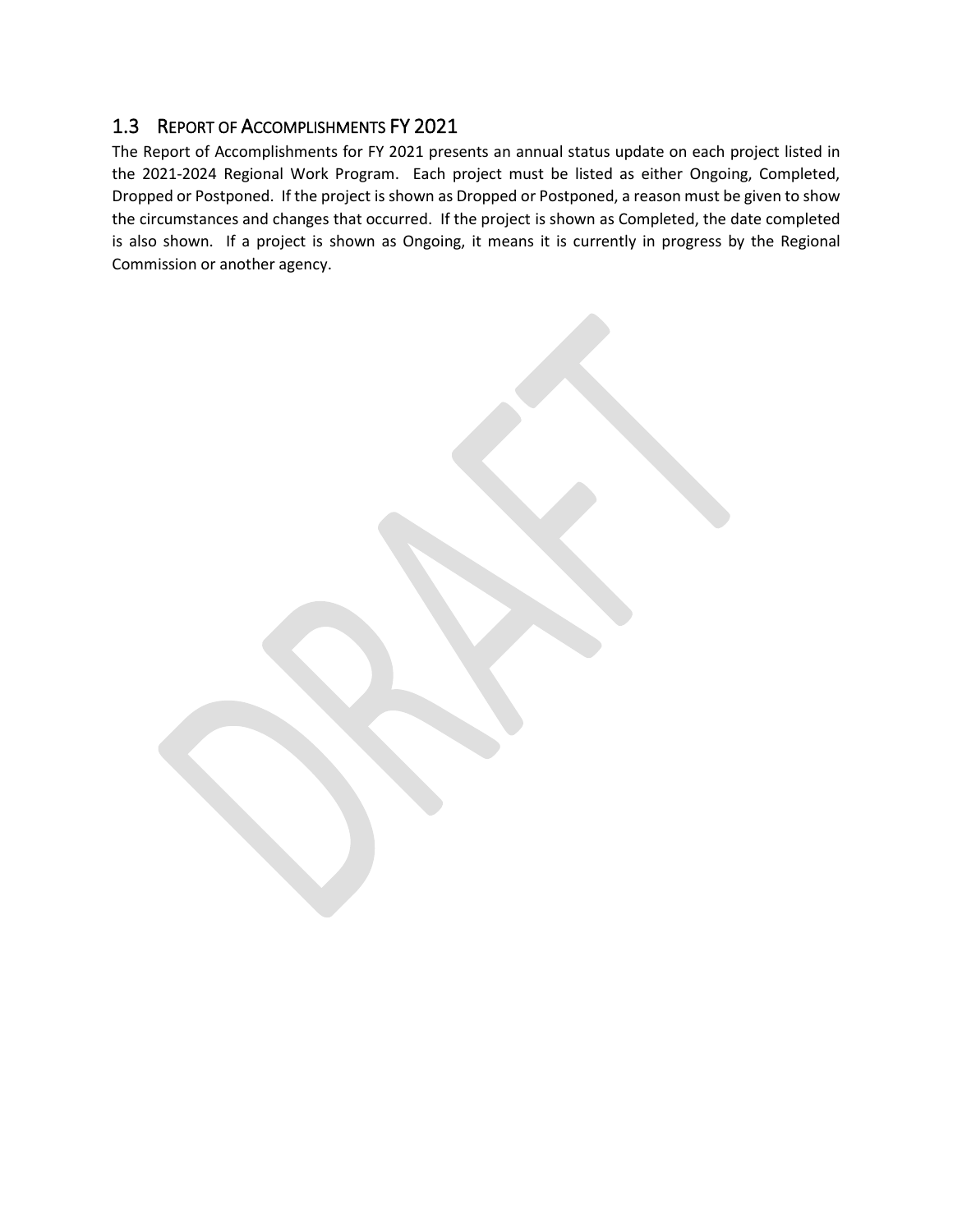| <b>Report of Accomplishments</b><br>FY 2021-2024                                                                                                                             |                                                                                                                                                                                                                         |                                                                                                                                                                                                                                                                                                                                                                           |                             |                                           |                                           |                                          |                                                         |  |  |
|------------------------------------------------------------------------------------------------------------------------------------------------------------------------------|-------------------------------------------------------------------------------------------------------------------------------------------------------------------------------------------------------------------------|---------------------------------------------------------------------------------------------------------------------------------------------------------------------------------------------------------------------------------------------------------------------------------------------------------------------------------------------------------------------------|-----------------------------|-------------------------------------------|-------------------------------------------|------------------------------------------|---------------------------------------------------------|--|--|
| Priority                                                                                                                                                                     | <b>Strategy</b>                                                                                                                                                                                                         | <b>Action</b>                                                                                                                                                                                                                                                                                                                                                             | <b>Partners</b>             | <b>Short-Term</b><br>$(1-5 \text{ yrs.})$ | Long-<br><b>Term</b><br>$(6-10)$<br>yrs.) | Ongoing                                  | <b>Project Status</b>                                   |  |  |
|                                                                                                                                                                              |                                                                                                                                                                                                                         |                                                                                                                                                                                                                                                                                                                                                                           | <b>Economic Development</b> |                                           |                                           |                                          |                                                         |  |  |
| Ensure<br>infrastructure is in<br>place across region<br>to meet needs of<br>existing and new<br>business and<br>industry.                                                   | Implement regional<br>and local plans and<br>strategies for<br>infrastructure<br>improvements<br>needed to support<br>job creation/                                                                                     | 1. Assist 10-15 communities as<br>identified annually to improve<br>or expand infrastructure to<br>support economic<br>development through grant<br>writing, planning, and<br>document/plan updates                                                                                                                                                                       | <b>NWGRC</b>                | 2021-2024<br>\$10,000/<br><b>YR</b>       |                                           |                                          | Ongoing                                                 |  |  |
|                                                                                                                                                                              | retention and private<br>investment                                                                                                                                                                                     | 2. Update the Northwest<br>Georgia Comprehensive<br><b>Economic Development</b><br>Strategy (CEDS)                                                                                                                                                                                                                                                                        | <b>NWGRC</b>                | 2022<br>\$10,000                          |                                           |                                          | Not yet begun                                           |  |  |
|                                                                                                                                                                              |                                                                                                                                                                                                                         | 3. Implement Cares Act<br>Supplemental Assistance for<br><b>EDD Partnership Planning</b><br><b>Grant Funds to identify</b><br>potential resiliency, mitigation,<br>and economic recovery<br>projects in NW Georgia.                                                                                                                                                       | <b>NWGRC</b>                | 2021-2022<br>\$400,000                    |                                           |                                          | Ongoing, studies<br>completed, now in<br>implementation |  |  |
| Focus on<br>improvement of<br>skills for jobs in<br>Northwest Georgia<br>(specific training<br>and skill<br>development for<br>the jobs and<br>industries in our<br>region). | Improve local and<br>regional partnerships<br>between industry/<br>business, workforce<br>development<br>providers, and<br>educational<br>institutions both K-12<br>and post-secondary,<br>and community<br>leadership. | 4. Develop and implement<br>education, training, and<br>employment opportunities for<br>unemployed/ underemployed<br>individuals in Northwest<br>Georgia; provide leadership<br>training and work ready skills<br>for ages 14-21 through<br>approved training providers;<br>and provide layoff support<br>services, under direction of<br>Workforce Development<br>Board. | WIOA, Local<br>Governments  |                                           |                                           | \$7M/ yr.<br>annual<br>program<br>budget | Ongoing                                                 |  |  |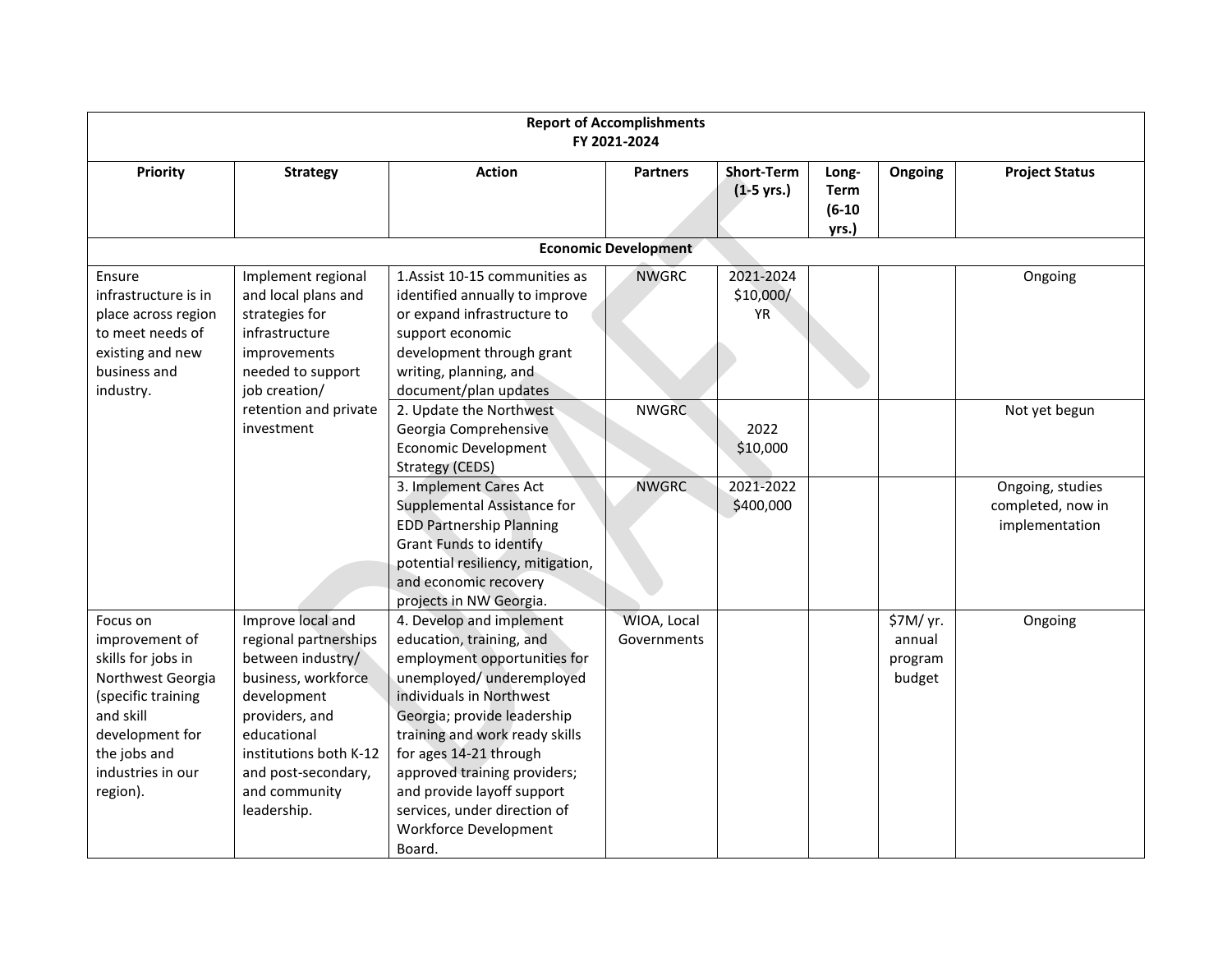| <b>Report of Accomplishments</b><br>FY 2021-2024                                                                           |                                                                                                                                                                |                                                                                                                                                                                                                                                                                                          |                                                                 |                                   |                                    |                |                                                                                                      |  |  |
|----------------------------------------------------------------------------------------------------------------------------|----------------------------------------------------------------------------------------------------------------------------------------------------------------|----------------------------------------------------------------------------------------------------------------------------------------------------------------------------------------------------------------------------------------------------------------------------------------------------------|-----------------------------------------------------------------|-----------------------------------|------------------------------------|----------------|------------------------------------------------------------------------------------------------------|--|--|
| Priority                                                                                                                   | <b>Strategy</b>                                                                                                                                                | <b>Action</b>                                                                                                                                                                                                                                                                                            | <b>Partners</b>                                                 | <b>Short-Term</b><br>$(1-5$ yrs.) | Long-<br>Term<br>$(6-10)$<br>yrs.) | <b>Ongoing</b> | <b>Project Status</b>                                                                                |  |  |
| Improve<br>competitiveness of<br>Northwest Georgia<br>communities to<br>attract and retain<br>business and<br>industry     | Provide planning and<br>funding assistance to<br>increase economic<br>competitiveness in<br>coordination with<br>state and federal<br>agencies                 | 5. Provide loan packaging to<br>assist 5-10 businesses each<br>year to expand operations or<br>add jobs, including assessment<br>of need, preparation of loan<br>packages and financial planning<br>in partnership with EDA and<br>lending institutions, and with<br>COVID-19-related loan<br>assistance | NWGRC, EDA,<br>Lenders,<br><b>Businesses</b>                    | 2021-2024<br>\$95,000             |                                    |                | Ongoing                                                                                              |  |  |
|                                                                                                                            |                                                                                                                                                                | <b>Housing</b>                                                                                                                                                                                                                                                                                           |                                                                 |                                   |                                    |                |                                                                                                      |  |  |
| There is a lack of<br>safe, affordable<br>housing and a lack<br>of mid to high range<br>housing investment<br>in downtowns | Incentivize<br>redevelopment of<br>blighted or vacant<br>areas for residential<br>use; provide<br>assistance for range<br>of local government<br>housing needs | 6. Work with housing agencies,<br>state agencies to hold 1-2<br><b>Housing Resource Workshops</b><br>to provide resources and<br>training for local governments<br>and agencies on regional<br>housing issues and needs                                                                                  | NWGRC, DCA,<br>UGA, GICH, GA<br>Conservancy,<br><b>GA Power</b> | 2021-2024<br>\$3,000              |                                    |                | Dropped, need is for<br>planning and zoning<br>training, housing<br>assessments, GICH<br>programming |  |  |
|                                                                                                                            |                                                                                                                                                                | 8. Assist 1-2 communities/ YR<br>to apply for GA Initiatives for<br>Community Housing (GICH), to<br>prepare housing inventories,<br>and to implement GICH action<br>plans                                                                                                                                | NWGRC, local<br>governments                                     | 2021-2024<br>\$7,500/ YR          |                                    |                | Ongoing                                                                                              |  |  |
|                                                                                                                            |                                                                                                                                                                | 9. Survey local governments to<br>determine interest in "circuit-<br>riding" or shared assistance<br>program for code enforcement,<br>zoning, and related assistance                                                                                                                                     | <b>NWGRC</b>                                                    | 2021-2022<br>\$1,000/ YR          |                                    |                | Ongoing, need may be for<br>additional training                                                      |  |  |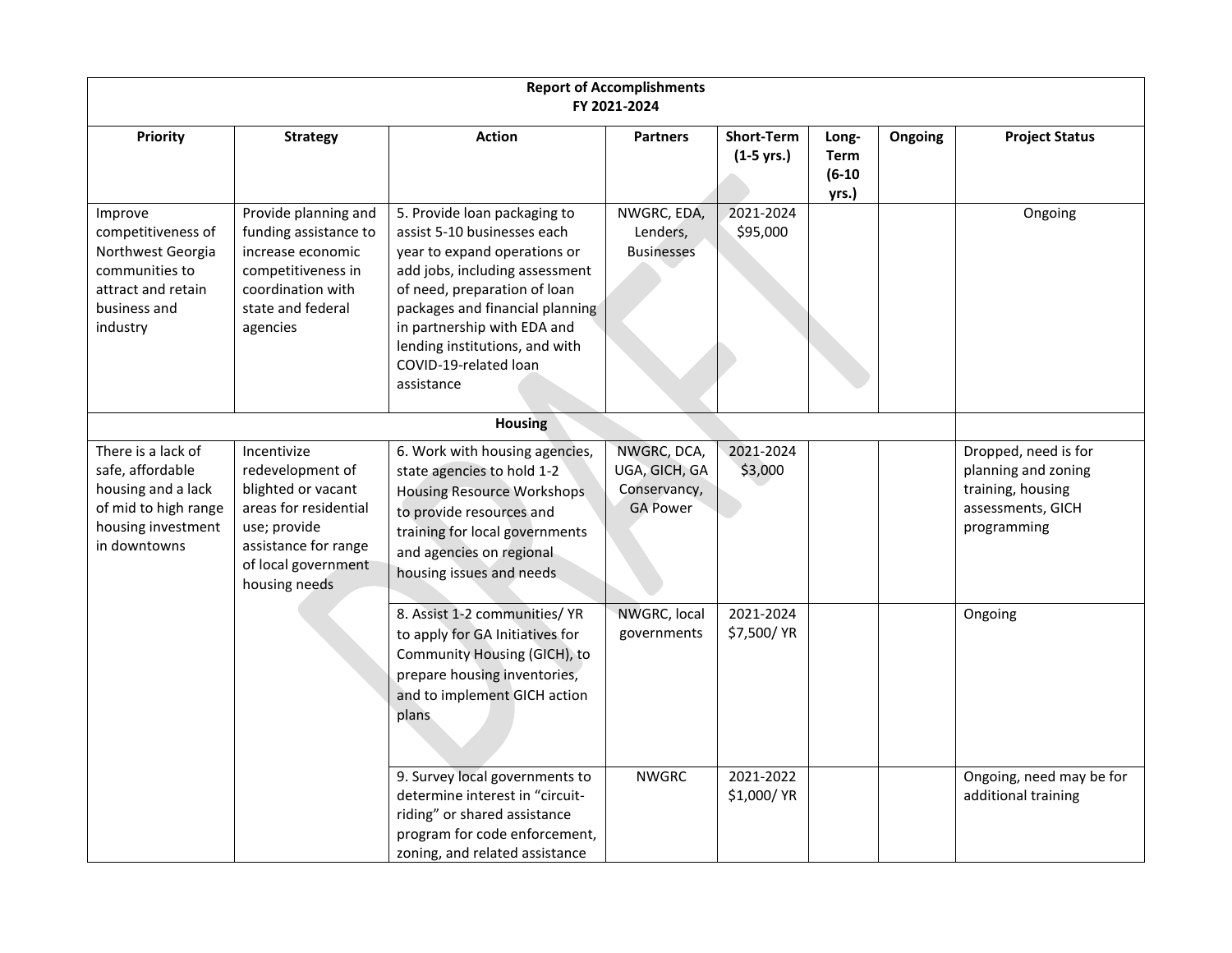|                                                                                                                                                     |                                                                                                                                               |                                                                                                                                                                                                                                                      | <b>Report of Accomplishments</b><br>FY 2021-2024                                            |                                     |                                           |         |                                                     |
|-----------------------------------------------------------------------------------------------------------------------------------------------------|-----------------------------------------------------------------------------------------------------------------------------------------------|------------------------------------------------------------------------------------------------------------------------------------------------------------------------------------------------------------------------------------------------------|---------------------------------------------------------------------------------------------|-------------------------------------|-------------------------------------------|---------|-----------------------------------------------------|
| Priority                                                                                                                                            | <b>Strategy</b>                                                                                                                               | <b>Action</b>                                                                                                                                                                                                                                        | <b>Partners</b>                                                                             | <b>Short-Term</b><br>$(1-5$ yrs.)   | Long-<br><b>Term</b><br>$(6-10)$<br>yrs.) | Ongoing | <b>Project Status</b>                               |
|                                                                                                                                                     |                                                                                                                                               | 10. If enough communities<br>express interest, develop local<br>government pilot program for<br>"circuit-riding" or shared<br>assistance with code<br>enforcement, zoning, and<br>related assistance                                                 | NWGRC, DCA,<br>local<br>governments                                                         | 2022-2024<br>\$5,000                |                                           |         | Postponed                                           |
|                                                                                                                                                     |                                                                                                                                               | <b>Natural and Historic Resources</b>                                                                                                                                                                                                                |                                                                                             |                                     |                                           |         |                                                     |
| More people need<br>to connect with<br>Northwest<br>Georgia's natural<br>resources so they<br>will enjoy and<br>protect its diversity<br>and beauty | Identify, protect,<br>preserve and<br>promote identified<br><b>Regionally Important</b><br><b>Resources</b>                                   | 11. Update the Regional<br>Resource Plan per Section 110-<br>12-4-, 02(4) of Rules of Georgia<br>Department of Community<br>Affairs, including<br>recommended actions to<br>address critical resources and<br>improve access to natural<br>resources | <b>NWGRC</b>                                                                                | 2021<br>\$5,000                     |                                           |         | Ongoing                                             |
|                                                                                                                                                     |                                                                                                                                               | 17. Implement RIR plan:<br>Develop publicly accessible GIS<br>database and maps<br>highlighting region's historic,<br>cultural and natural assets                                                                                                    | <b>NWGRC</b>                                                                                | 2021<br>\$5,000                     |                                           |         | Once RIR plan updated,<br>implementation will begin |
|                                                                                                                                                     | Promote trails,<br>greenways and<br>blueways; Improve<br>safety, visibility, and<br>access to trails and<br>blueways and add<br>access points | 16. Provide planning and grant<br>writing assistance to 1-5<br>communities/year to plan for<br>expansion of and safety<br>improvements to land and<br>water trails, parks and<br>recreation areas, trailheads,<br>and water access/ put ins          | NWGRC, local<br>governments,<br>DNR and grant<br>agencies,<br>SORBA, SETPL,<br>other groups | 2021-2024<br>\$7,500/ YR            |                                           |         | Ongoing                                             |
| Preserve<br>irreplaceable<br>historic and cultural                                                                                                  | Identify and preserve<br>historic and cultural<br>resources                                                                                   | 17. Prepare 1-2 National<br>Register preliminary<br>determinations and                                                                                                                                                                               | NWGRC, HPD                                                                                  | 2021-2024<br>\$15,000/<br><b>YR</b> |                                           |         | Ongoing                                             |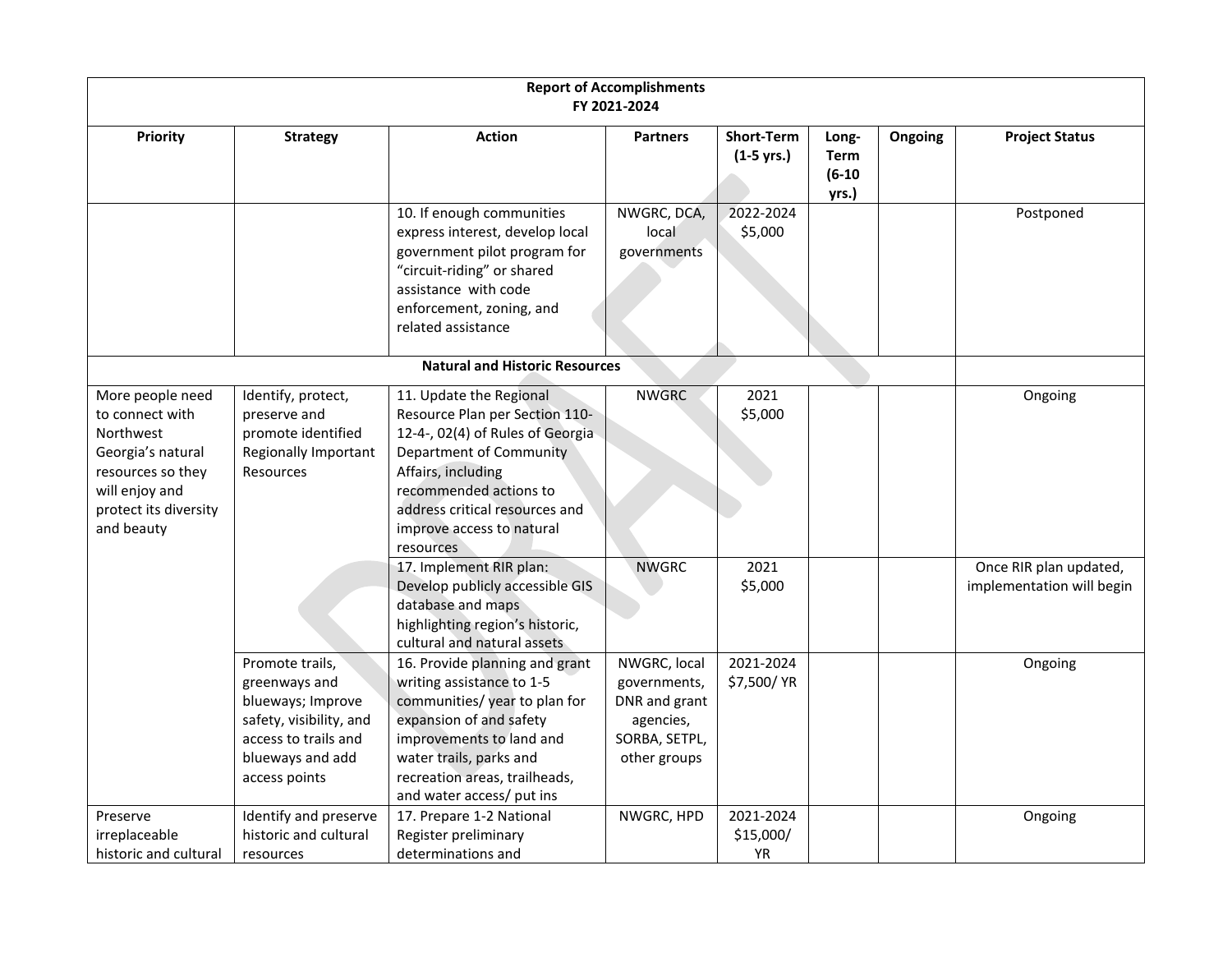| <b>Report of Accomplishments</b><br>FY 2021-2024                                                     |                                                                                                     |                                                                                                                                                                                                                    |                                       |                                     |                                    |         |                                                                 |  |  |
|------------------------------------------------------------------------------------------------------|-----------------------------------------------------------------------------------------------------|--------------------------------------------------------------------------------------------------------------------------------------------------------------------------------------------------------------------|---------------------------------------|-------------------------------------|------------------------------------|---------|-----------------------------------------------------------------|--|--|
| <b>Priority</b>                                                                                      | <b>Strategy</b>                                                                                     | <b>Action</b>                                                                                                                                                                                                      | <b>Partners</b>                       | <b>Short-Term</b><br>$(1-5$ yrs.)   | Long-<br>Term<br>$(6-10)$<br>yrs.) | Ongoing | <b>Project Status</b>                                           |  |  |
| resources through<br>inventory, citizen<br>engagement,<br>planning and<br>funding assistance         |                                                                                                     | nominations for regionally<br>significant historical assets<br>(Grant Farm, LaFayette, Tunnel<br>Hill, Cohutta/ St Andrews<br>Chapel, Dallas Historic District,<br>Cedartown Historic District,<br>Bremen, others) |                                       |                                     |                                    |         |                                                                 |  |  |
|                                                                                                      |                                                                                                     | 18. Digitize NWGRC historic<br>resource documents including<br>National Register listings,<br>historic resource surveys                                                                                            | NWGRC,<br>Bandy<br>Heritage<br>Center | 2021-2024<br>\$6,000                |                                    |         | Ongoing                                                         |  |  |
|                                                                                                      |                                                                                                     | 19. Assist 1-2 local<br>governments/ YR to prevent<br>loss of HPD Certified Local<br>Government (CLG) status<br>through technical assistance or<br>grant writing to update<br>ordinances, surveys, etc.            | NWGRC, HPD,<br>local govts            | 2021-2024<br>\$10,000/<br><b>YR</b> |                                    |         | Ongoing, combine with<br>#17                                    |  |  |
| Maintain surface<br>and groundwater<br>quality throughout<br>the region to meet<br>federal and state | Apply for funding to<br>improve water<br>quality, manage<br>stormwater, restore<br>streambanks, and | 20. Prepare Dozier Creek,<br>Dykes Creek, Woodward Creek,<br>Etowah River (Hwy 411-Coosa<br>R.), Watershed Management<br>Plans for USDA NRCS NWQI                                                                  | NWGRC,<br>Limestone<br>Valley RC&D    | 2021<br>\$20,000                    |                                    |         | Completed                                                       |  |  |
| regulations                                                                                          | protect water<br>resources in the<br>region                                                         | 21. Apply for funds to<br>implement the 2019<br><b>Woodward Creek Watershed</b><br>Management Plan                                                                                                                 | NWGRC,<br>Limestone<br>Valley RC&D    | 2021-2024<br>\$5,000                |                                    |         | Postponed, continue to<br>partner with Limestone<br>Valley RC&D |  |  |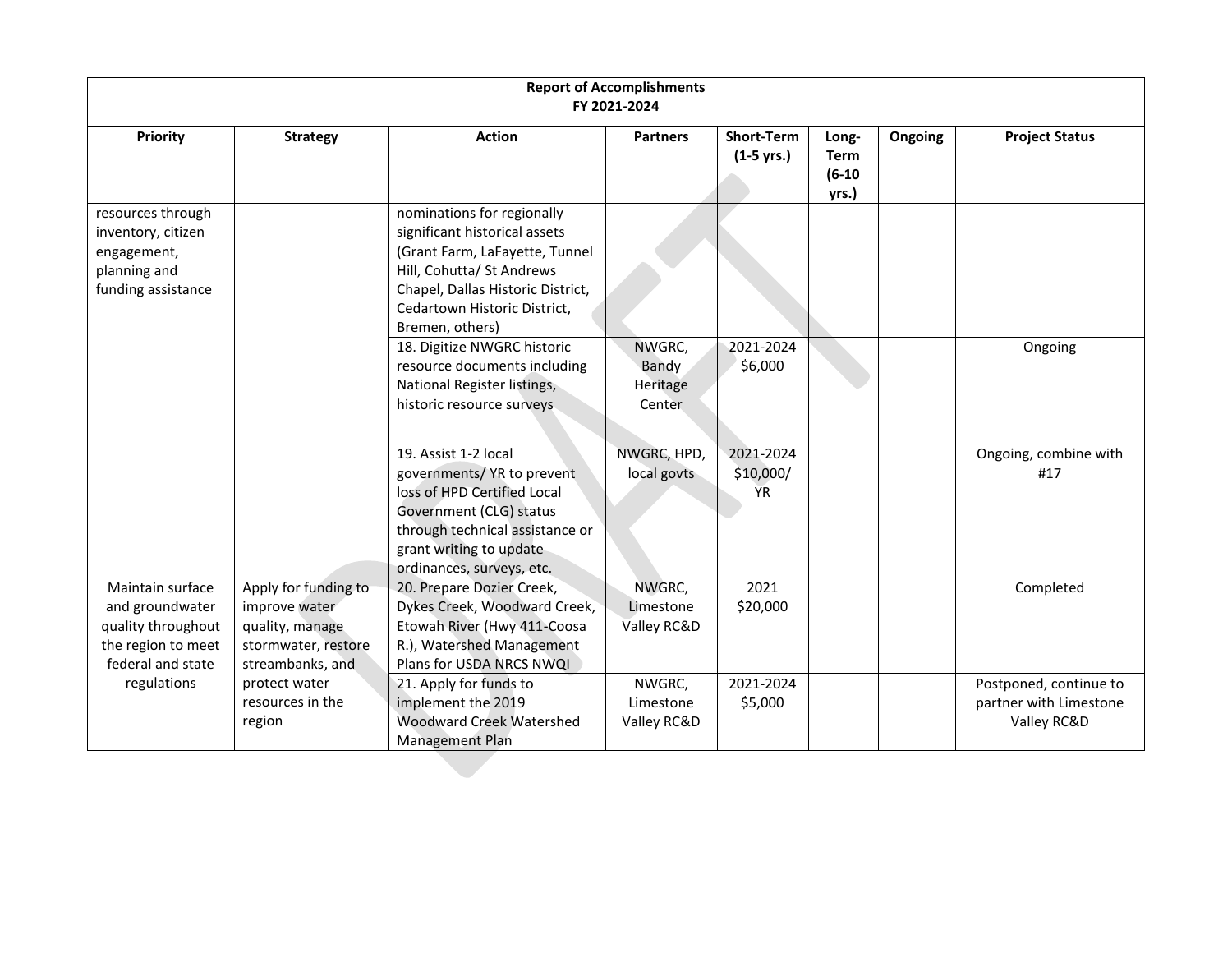|                                                                         |                                                                         |                                                                                                                                                                                                                                                                                                                                            | <b>Report of Accomplishments</b><br>FY 2021-2024                                                              |                                           |                                           |         |                       |
|-------------------------------------------------------------------------|-------------------------------------------------------------------------|--------------------------------------------------------------------------------------------------------------------------------------------------------------------------------------------------------------------------------------------------------------------------------------------------------------------------------------------|---------------------------------------------------------------------------------------------------------------|-------------------------------------------|-------------------------------------------|---------|-----------------------|
| Priority                                                                | <b>Strategy</b>                                                         | <b>Action</b>                                                                                                                                                                                                                                                                                                                              | <b>Partners</b>                                                                                               | <b>Short-Term</b><br>$(1-5 \text{ yrs.})$ | Long-<br><b>Term</b><br>$(6-10)$<br>yrs.) | Ongoing | <b>Project Status</b> |
|                                                                         |                                                                         | 22. Administer finances and<br>grant funds and provide staff<br>support for monthly and<br>annual meetings of the North<br>Georgia Water Resources<br>Partnership, a regional<br>organization of utility providers<br>which advises the Coosa-North<br>Georgia Water Council and<br>assists the Council to<br>implement the CNG Water Plan | <b>NWGRC</b>                                                                                                  | 2021-2024<br>\$5,000/yr.                  |                                           |         | Ongoing               |
|                                                                         |                                                                         | 23. Assist the North Georgia<br>Water Resources Partnership,<br>Coosa-North Georgia Water<br>Council, or local governments<br>and utilities to apply for state<br>and federal funding to<br>implement Regional Water<br>Plans and related studies                                                                                          | <b>NWGRC</b>                                                                                                  | 2021-2024<br>\$7,500/yr.                  |                                           |         | Ongoing               |
|                                                                         |                                                                         | 24. Work with GA EPD to<br>develop a tool to prioritize<br>delisting impaired streams in<br>the Coosa-North Georgia<br>Region and recommended<br>implementation measures to<br>delist these streams                                                                                                                                        | Coosa-North<br>Georgia Water<br>Council, N GA<br>Water<br><b>Resources</b><br>Partnership,<br>NWGRC,<br>GAEPD | 2021-2024<br>Staff time                   |                                           |         | Ongoing               |
|                                                                         |                                                                         | <b>Land Use</b>                                                                                                                                                                                                                                                                                                                            |                                                                                                               |                                           |                                           |         |                       |
| Develop a<br>coordinated long-<br>term land use vision<br>for Northwest | Assist local<br>governments to<br>comply with current<br>Georgia Zoning | 25. Assist 2-5 local<br>governments each year with<br>review and update of zoning<br>ordinance and/or map                                                                                                                                                                                                                                  | NWGRC, local<br>governments                                                                                   | 2021-2024<br>\$20,000/yr.                 |                                           |         | Ongoing               |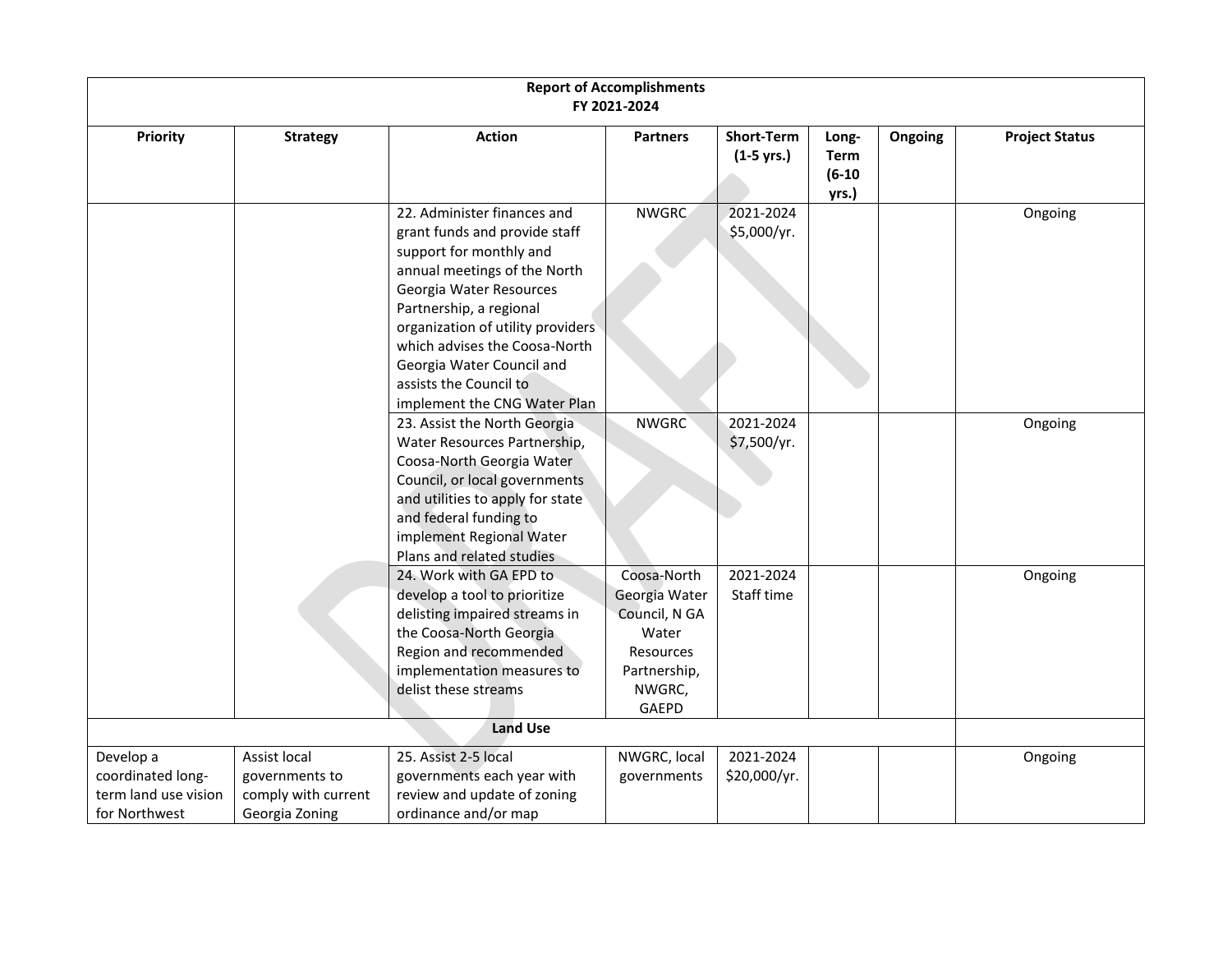| <b>Report of Accomplishments</b><br>FY 2021-2024                                                                |                                                                                                                                                                  |                                                                                                                                                                                                                                                                                                        |                                                                                            |                                           |                                           |         |                       |  |  |
|-----------------------------------------------------------------------------------------------------------------|------------------------------------------------------------------------------------------------------------------------------------------------------------------|--------------------------------------------------------------------------------------------------------------------------------------------------------------------------------------------------------------------------------------------------------------------------------------------------------|--------------------------------------------------------------------------------------------|-------------------------------------------|-------------------------------------------|---------|-----------------------|--|--|
| Priority                                                                                                        | <b>Strategy</b>                                                                                                                                                  | <b>Action</b>                                                                                                                                                                                                                                                                                          | <b>Partners</b>                                                                            | <b>Short-Term</b><br>$(1-5 \text{ yrs.})$ | Long-<br><b>Term</b><br>$(6-10)$<br>yrs.) | Ongoing | <b>Project Status</b> |  |  |
| Georgia that<br>respects local land<br>use plans and that<br>balances<br>conservation with<br>development needs | Procedures Law<br>(O.C.G.A. 36-66-1, et<br>seq.; 36-67-1, et seq.;<br>and, 36-67A-1, et<br>seq. as amended)<br>and provide<br>necessary technical<br>assistance. | 26. Work with training<br>providers including UGA<br>CVIOG, DCA, GAZA, and GPA to<br>provide at least one annual<br>planning and zoning training in<br>the region, and local training as<br>requested                                                                                                  | NWGRC, local<br>governments,<br>Training<br>providers<br>(GAZA, GPA,<br>DCA, UGA<br>CVIOG) | 2021-2024<br>\$1,000/yr.                  |                                           |         | Postponed in 2021     |  |  |
|                                                                                                                 |                                                                                                                                                                  | <b>Planning and Local Government Assistance</b>                                                                                                                                                                                                                                                        |                                                                                            |                                           |                                           |         |                       |  |  |
| Develop a<br>coordinated long-<br>term land use vision<br>for Northwest<br>Georgia that<br>respects local land  | Assist local<br>governments to<br>prepare and<br>implement<br><b>Comprehensive Plans</b><br>and service delivery                                                 | 27. Assist 2-3 local<br>governments/year to prepare<br>scheduled updates to local<br>comprehensive plans-<br>Catoosa, Chattooga, Haralson,<br>Polk, and Walker in 2021                                                                                                                                 | NWGRC, local<br>governments                                                                | 2021-2024<br>\$60,000/yr.                 |                                           |         | Ongoing               |  |  |
| use plans                                                                                                       | strategies in<br>accordance with the<br>Georgia Planning Act                                                                                                     | 28. Assist 1-2 communities<br>each year with PlanFirst<br>applications                                                                                                                                                                                                                                 | NWGRC, local<br>governments                                                                | 2021-2024<br>\$5,000/yr.                  |                                           |         | Ongoing               |  |  |
|                                                                                                                 | and Service Delivery<br>Strategy Act, to<br>implement projects<br>and initiatives in the<br>comprehensive plan,<br>and to apply for<br>PlanFirst designation     | 29. Meet with approx. 15<br>governments each year to<br>discuss implementation of the<br>local comprehensive plan and<br>regional plan, reporting<br>requirements and other topics<br>related to planning and<br>implementation; assist with<br>amendments as needed to<br>reflect emerging priorities | NWGRC, local<br>governments                                                                | 2021-2024<br>\$7,500/yr.                  |                                           |         | Completed             |  |  |
|                                                                                                                 |                                                                                                                                                                  | 30. Provide assistance as<br>requested to 1-3 communities/<br>year to review and update<br><b>Service Delivery Strategy</b><br>agreements as required-                                                                                                                                                 | NWGRC, local<br>governments                                                                | 2021-2024<br>\$3,500/yr.                  |                                           |         | Ongoing               |  |  |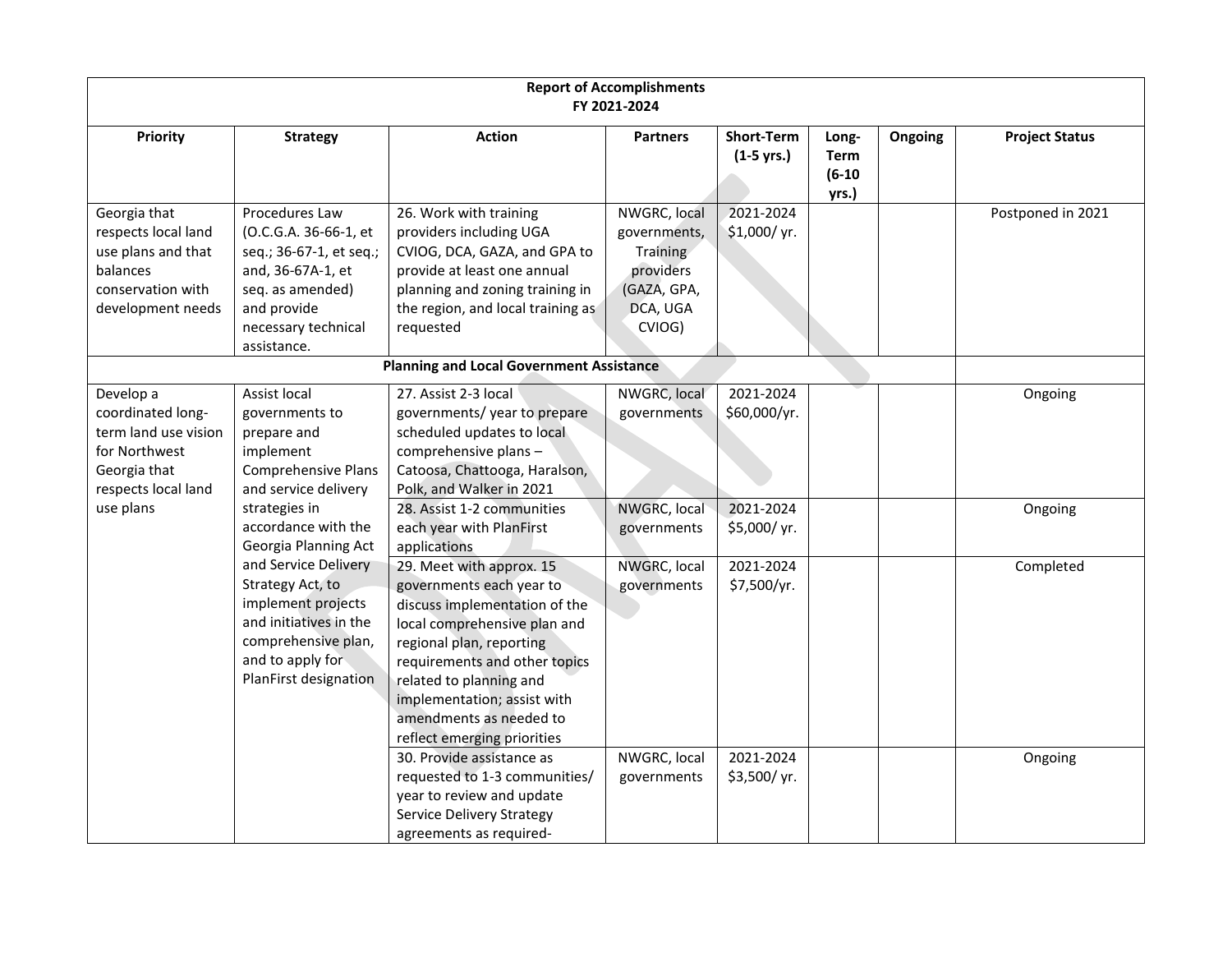| <b>Report of Accomplishments</b><br>FY 2021-2024                                                                         |                                                                                                                                                                     |                                                                                                                                                                                                                                                                                                                          |                                   |                                   |                                           |                             |                                                     |  |  |  |
|--------------------------------------------------------------------------------------------------------------------------|---------------------------------------------------------------------------------------------------------------------------------------------------------------------|--------------------------------------------------------------------------------------------------------------------------------------------------------------------------------------------------------------------------------------------------------------------------------------------------------------------------|-----------------------------------|-----------------------------------|-------------------------------------------|-----------------------------|-----------------------------------------------------|--|--|--|
| Priority                                                                                                                 | <b>Strategy</b>                                                                                                                                                     | <b>Action</b>                                                                                                                                                                                                                                                                                                            | <b>Partners</b>                   | <b>Short-Term</b><br>$(1-5$ yrs.) | Long-<br><b>Term</b><br>$(6-10)$<br>yrs.) | Ongoing                     | <b>Project Status</b>                               |  |  |  |
|                                                                                                                          |                                                                                                                                                                     | Catoosa, Chattooga, and<br>Walker in 2021                                                                                                                                                                                                                                                                                |                                   |                                   |                                           |                             |                                                     |  |  |  |
|                                                                                                                          | Update the Regional<br>Plan according to<br>Georgia Department<br>of Community<br>Affairs' Standards<br>and Procedures for<br><b>Regional Planning</b>              | 31. Update the Northwest<br>Georgia Regional Plan, 2019-<br>2023 in 2023; prepare annual<br>implementation reports.                                                                                                                                                                                                      | <b>NWGRC</b>                      | 2021-2024<br>\$7,500              |                                           |                             | Annual reports in progress,<br>update not yet begun |  |  |  |
| Provide resources<br>to assist local<br>governments to<br>meet demands of<br>growth,                                     | Provide outreach,<br>training and technical<br>assistance on<br>planning and<br>development needs                                                                   | 32. Prepare 20-30 local plan<br>reviews, transportation plan<br>review, environmental reviews,<br>Section 106 reviews, and other<br>coordinated reviews each year                                                                                                                                                        | <b>NWGRC</b>                      | 2021-2024<br>\$5,000/yr.          |                                           |                             | Ongoing                                             |  |  |  |
| reinvestment, needs<br>of rural areas                                                                                    | of local governments                                                                                                                                                | 37. Develop marketing,<br>branding, media, training and<br>outreach materials, newsletter,<br>and Facebook page for<br><b>Regional Commission services</b><br>and assistance                                                                                                                                             | <b>NWGRC</b> local<br>governments | 2020-2023<br>\$5,000/yr.          |                                           |                             | Ongoing                                             |  |  |  |
|                                                                                                                          |                                                                                                                                                                     |                                                                                                                                                                                                                                                                                                                          | Transportation                    |                                   |                                           |                             |                                                     |  |  |  |
| Provide safe,<br>efficient movement<br>of people and goods<br>through Northwest<br>Georgia to enhance<br>economic growth | Improve coordination<br>between local<br>governments, GDOT,<br>MPOs and federal<br>agencies to<br>implement regionally<br>significant<br>transportation<br>projects | 33. Participate in meetings of<br>federal and state<br>transportation agencies,<br>Atlanta MPO,<br>Chattanooga/Hamilton<br>County/North Georgia TPO,<br>Rome-Floyd County MPO,<br>Greater Dalton MPO,<br>Cartersville-Bartow County<br>MPO; provide quarterly<br>planning and coordination<br>between these agencies and | NWGRC,<br>GDOT, MPOs              |                                   |                                           | Ongoing<br>\$20,000/<br>yr. | Ongoing                                             |  |  |  |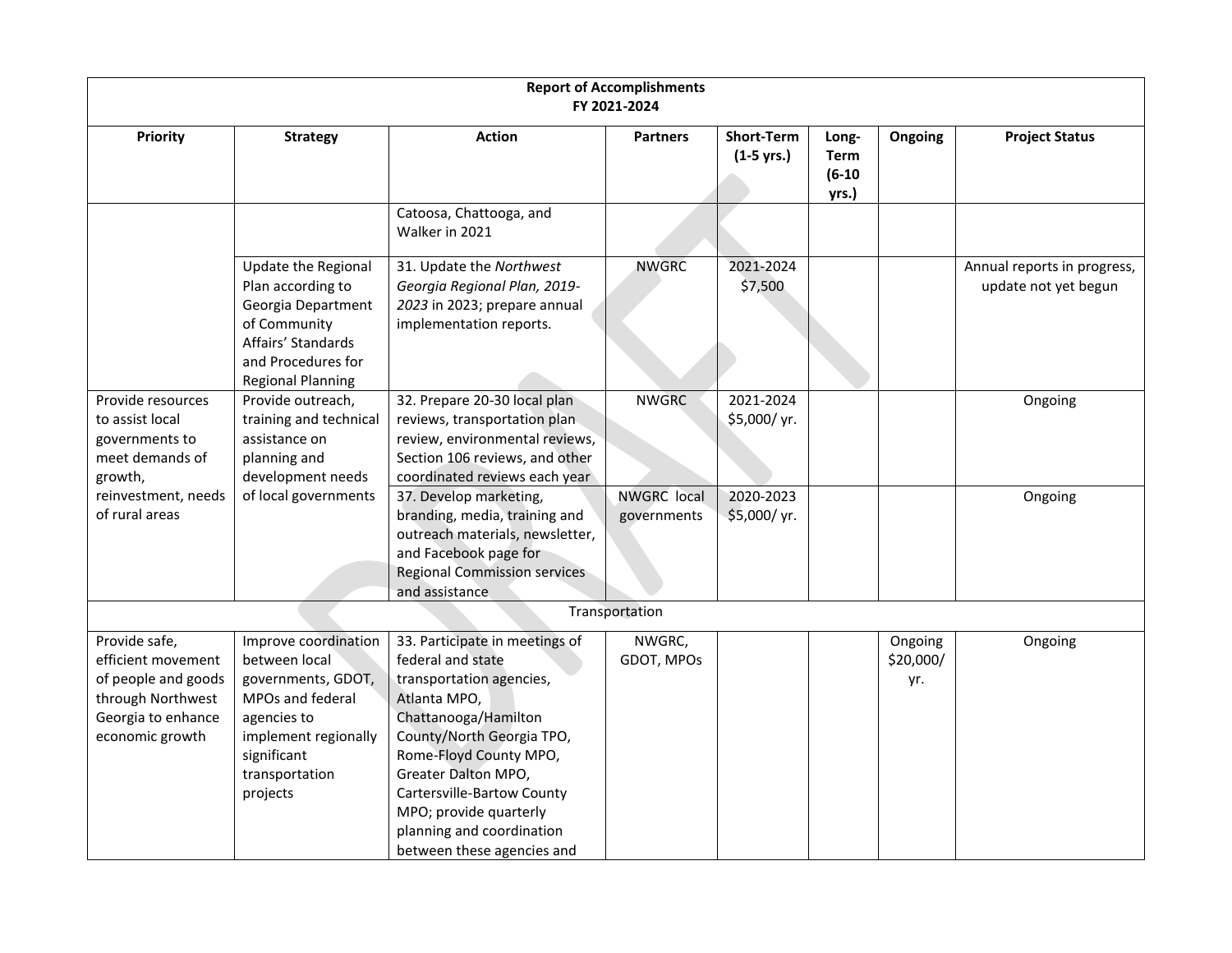|          |                 |                                                                                                                                                                                                                             | <b>Report of Accomplishments</b><br>FY 2021-2024                        |                            |                                    |         |                       |
|----------|-----------------|-----------------------------------------------------------------------------------------------------------------------------------------------------------------------------------------------------------------------------|-------------------------------------------------------------------------|----------------------------|------------------------------------|---------|-----------------------|
| Priority | <b>Strategy</b> | <b>Action</b>                                                                                                                                                                                                               | <b>Partners</b>                                                         | Short-Term<br>$(1-5$ yrs.) | Long-<br>Term<br>$(6-10)$<br>yrs.) | Ongoing | <b>Project Status</b> |
|          |                 | the NWGRC Council and non-<br>MPO governments on<br>regionally significant projects                                                                                                                                         |                                                                         |                            |                                    |         |                       |
|          |                 | 34. Prepare Regional Transit<br>Study/Assessment                                                                                                                                                                            | GDOT,<br><b>NWGRC</b>                                                   | 2021-2022<br>\$40,000      |                                    |         | Ongoing               |
|          |                 | 35. Implement FHWA Nat'l<br>Economic Partnership Grant<br>freight and truck parking study<br>and THRIVE2055<br>transportation initiatives,<br>representing NWGRC Counties<br>of Dade, Walker, Catoosa,<br>Whitfield, Murray | NWGRC,<br>THRIVE2055                                                    | 2021-2022<br>\$5,000/yr.   |                                    |         | Ongoing               |
|          |                 | 36. Incorporate all local bike/<br>ped plans into a regional<br>database; identify favorable<br>connection corridors between<br>bike/ ped infrastructure                                                                    | NWGRC,<br>GDOT, local<br>govts and<br><b>Bike! Walk!</b><br><b>NWGA</b> | 2021-2022                  |                                    |         | Ongoing               |
|          |                 | 37. Assist local governments to<br>prepare for regional TSPLOST/<br>TIA referendum: Reconvene<br>TIA roundtable; hold regular<br>meetings; assist with<br>development of priorities,                                        | NWGRC,<br>GDOT, local<br>govts,<br>legislative<br>delegation            | 2021-2024<br>\$5,000       |                                    |         | Postponed             |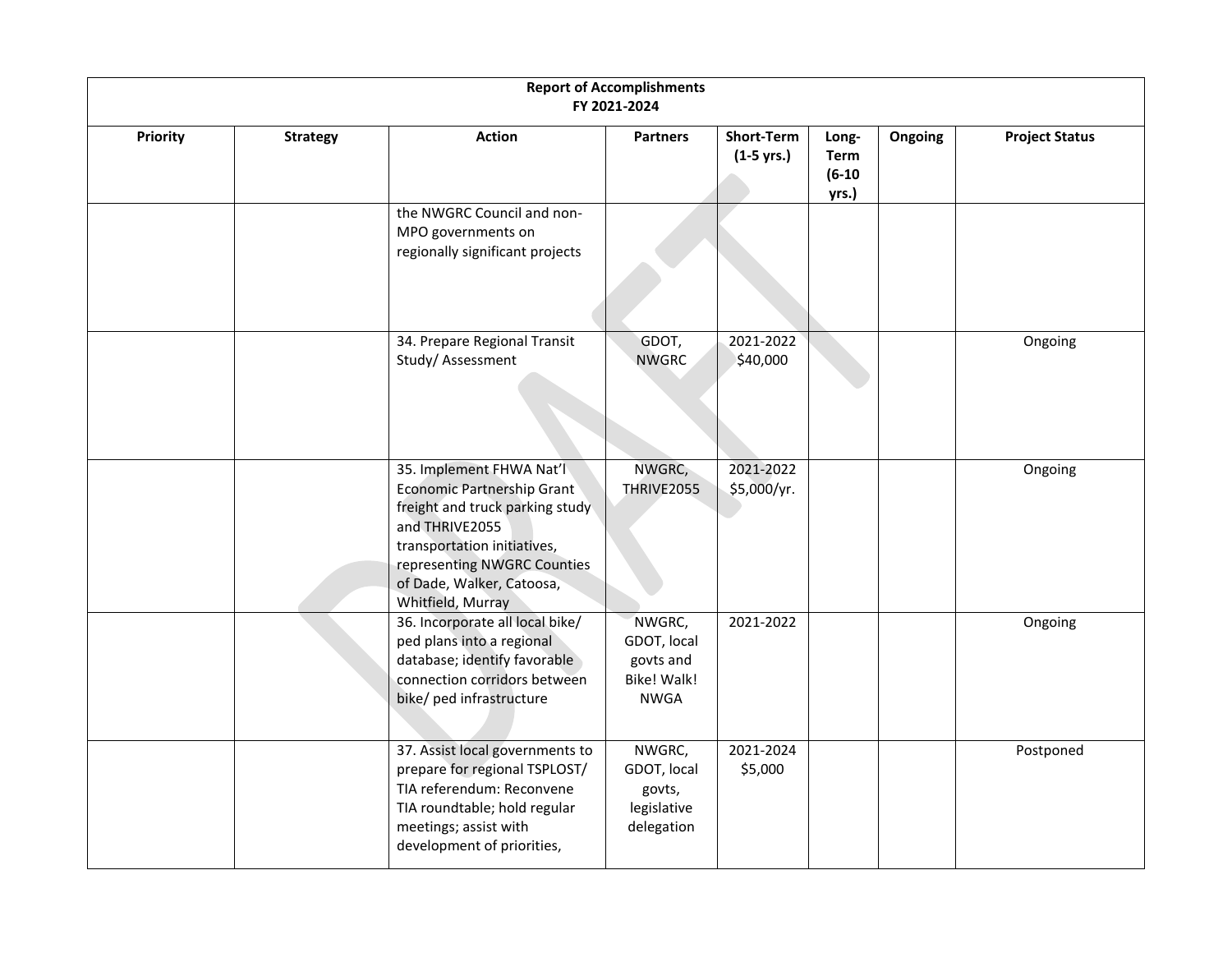|                                                                                           | <b>Report of Accomplishments</b><br>FY 2021-2024                                                                                                       |                                                                                                                                                                                                                                                                                                                    |                                                                                                          |                                   |                                           |         |                       |  |  |  |
|-------------------------------------------------------------------------------------------|--------------------------------------------------------------------------------------------------------------------------------------------------------|--------------------------------------------------------------------------------------------------------------------------------------------------------------------------------------------------------------------------------------------------------------------------------------------------------------------|----------------------------------------------------------------------------------------------------------|-----------------------------------|-------------------------------------------|---------|-----------------------|--|--|--|
| Priority                                                                                  | <b>Strategy</b>                                                                                                                                        | <b>Action</b>                                                                                                                                                                                                                                                                                                      | <b>Partners</b>                                                                                          | <b>Short-Term</b><br>$(1-5$ yrs.) | Long-<br><b>Term</b><br>$(6-10)$<br>yrs.) | Ongoing | <b>Project Status</b> |  |  |  |
|                                                                                           |                                                                                                                                                        | project list and data; Citizen<br><b>Review Panels</b>                                                                                                                                                                                                                                                             |                                                                                                          |                                   |                                           |         |                       |  |  |  |
| Improve<br>connectivity of bike<br>and pedestrian<br>pathways<br>throughout the<br>region | Implement bike &<br>pedestrian safety<br>plans, GA Bicycle/<br>Pedestrian Safety<br>Action Plans, Safe<br>Routes to School,<br>implement Complete      | 38. Staff and administer and<br>update website for Bike! Walk!<br>Northwest Georgia to<br>implement the Regional Bike<br>and Pedestrian Safety Plan and<br>local plans.                                                                                                                                            | NWGRC,<br>GDOT, local<br>govts and<br><b>Bike! Walk!</b><br><b>NWGA</b>                                  | 2021-2024<br>\$5,000/yr.          |                                           |         | Ongoing               |  |  |  |
|                                                                                           | Streets design                                                                                                                                         | 39. Participate in 1-2 Safe<br><b>Routes to School Resource</b><br>Center walk safety audits per<br>year and assist 1-2 schools and<br>local governments/year to<br>implement audit<br>recommendations and GDOT<br><b>Complete Streets policies</b><br>through planning, training, and<br>grant writing assistance | NWGRC,<br>GDOT, Safe<br>Routes<br>Resource<br>Center                                                     | 2021-2024<br>\$5,000/yr.          |                                           |         | Postponed             |  |  |  |
|                                                                                           | Develop more trails<br>and trails systems<br>that connect to<br>parks,<br>neighborhoods, retail<br>centers, libraries,<br>workplaces, and<br>downtowns | 40. Assist Catoosa, Dade, and<br><b>Walker Counties and Cities</b><br>with planning and grant writing<br>to implement the 2015 NW GA<br>Feasibility Study for Bikeway &<br>Pedestrian Multi-Use Trails                                                                                                             | NWGRC,<br>Catoosa,<br>Dade, and<br>Walker<br>Counties and<br>Cities, funding<br>agencies,<br>Chick-Chatt | 2021-2024<br>\$7,500              |                                           |         | Postponed             |  |  |  |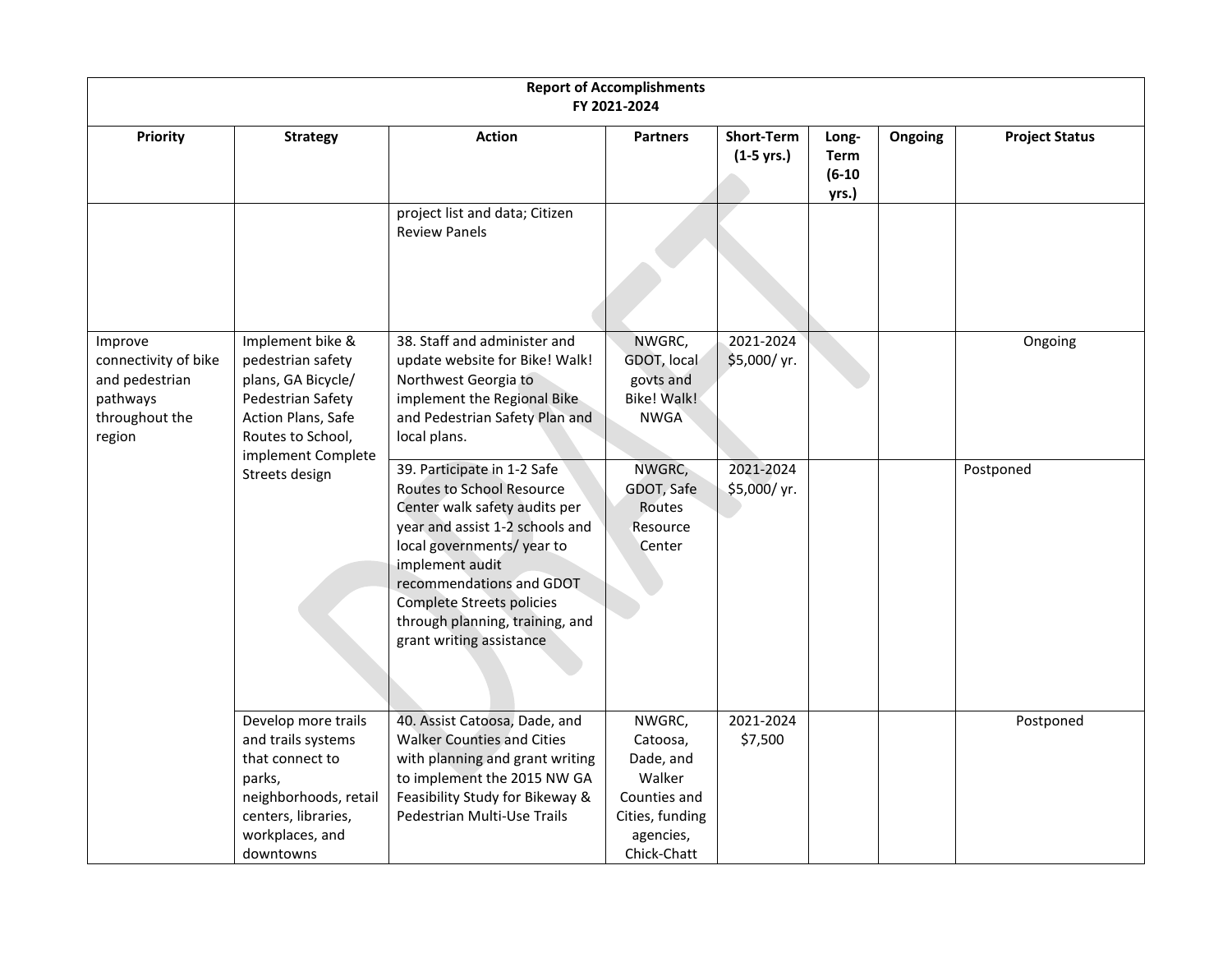|                                                           |                                                                          |                                                                                                                                                                                                                                     | <b>Report of Accomplishments</b><br>FY 2021-2024                                                   |                                           |                                           |         |                                                         |
|-----------------------------------------------------------|--------------------------------------------------------------------------|-------------------------------------------------------------------------------------------------------------------------------------------------------------------------------------------------------------------------------------|----------------------------------------------------------------------------------------------------|-------------------------------------------|-------------------------------------------|---------|---------------------------------------------------------|
| Priority                                                  | <b>Strategy</b>                                                          | <b>Action</b>                                                                                                                                                                                                                       | <b>Partners</b><br>Greenway                                                                        | <b>Short-Term</b><br>$(1-5 \text{ yrs.})$ | Long-<br><b>Term</b><br>$(6-10)$<br>yrs.) | Ongoing | <b>Project Status</b>                                   |
|                                                           |                                                                          |                                                                                                                                                                                                                                     | Association,<br>THRIVE2055                                                                         |                                           |                                           |         |                                                         |
|                                                           |                                                                          | 41. Assist Floyd County, Cave<br>Spring, Cedartown, and Polk<br>County with planning and grant<br>writing to implement the Cave<br>Spring to Cedartown Trail<br>Study                                                               | NWGRC, Floyd<br>County, Cave<br>Spring,<br>Cedartown<br>and Polk<br>County,<br>funding<br>agencies | 2024<br>Staff time                        |                                           |         | Completed, included in<br>comprehensive plan<br>updates |
|                                                           |                                                                          |                                                                                                                                                                                                                                     | <b>Broadband</b>                                                                                   |                                           |                                           |         |                                                         |
| Improve broadband<br>and<br>telecommunication<br>services | Partner with the<br>Georgia Broadband<br>Deployment<br>Initiative, local | 42. Assist 1-5 communities/<br>year to apply for Broadband<br>Ready designation                                                                                                                                                     | NWGRC, DCA,<br>local<br>governments,<br>providers                                                  | 2021-2024<br>\$5,000                      |                                           |         | Ongoing                                                 |
|                                                           | governments,<br>providers, and other<br>agencies and<br>initiatives, and | 43. Assist 1-3 local<br>governments/year to amend<br>their comprehensive plans to<br>include a Broadband Element                                                                                                                    | NWGRC, local<br>governments                                                                        | 2021-2024                                 |                                           |         | Ongoing                                                 |
|                                                           | participate in the<br>Georgia Broadband<br>Ready Program.                | 44. Implement key priorities of<br>the 2014 Northwest Georgia<br>Digital Economy Plan through<br>the Regional Broadband<br>Committee and GA Broadband<br>Deployment Initiative, through<br>grant writing and planning<br>assistance | NWGRC, DCA,<br>local<br>governments,<br>providers                                                  | 2021-2024<br>\$5,000                      |                                           |         | Completed                                               |
|                                                           |                                                                          | 45. Regional Broadband<br>Committee of NWGRC Council<br>and NWGRC staff: With GA                                                                                                                                                    | NWGRC, DCA,<br>local                                                                               | 2021-2022<br>\$5,000                      |                                           |         | Postponed                                               |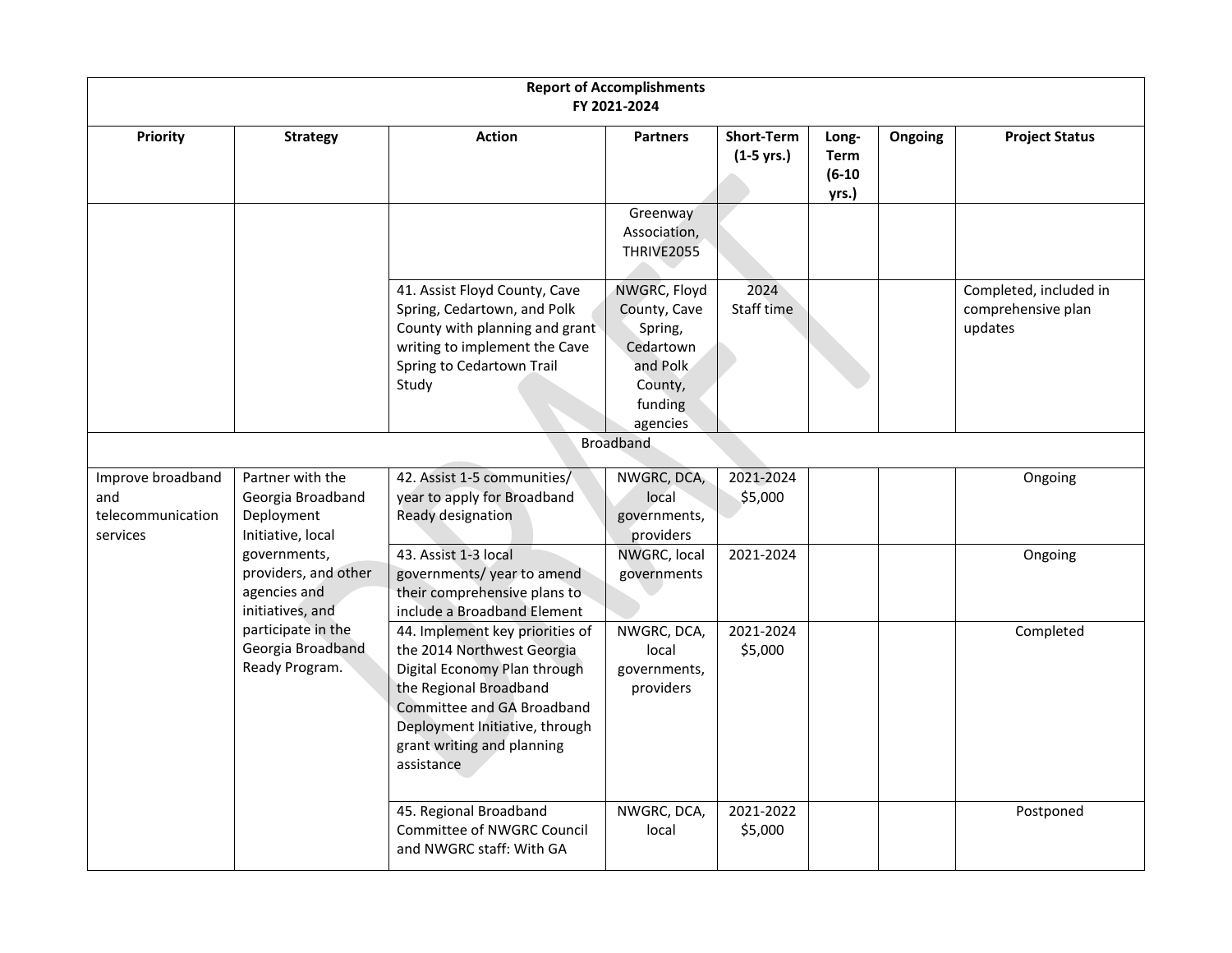|                 | <b>Report of Accomplishments</b><br>FY 2021-2024                     |                                                                                                                                                                                                                                                                                                                                                            |                                                                 |                                  |                                    |         |                       |  |  |  |
|-----------------|----------------------------------------------------------------------|------------------------------------------------------------------------------------------------------------------------------------------------------------------------------------------------------------------------------------------------------------------------------------------------------------------------------------------------------------|-----------------------------------------------------------------|----------------------------------|------------------------------------|---------|-----------------------|--|--|--|
| <b>Priority</b> | <b>Strategy</b>                                                      | <b>Action</b>                                                                                                                                                                                                                                                                                                                                              | <b>Partners</b>                                                 | Short-Term<br>$(1-5$ yrs.)       | Long-<br>Term<br>$(6-10)$<br>yrs.) | Ongoing | <b>Project Status</b> |  |  |  |
|                 |                                                                      | <b>Broadband Deployment</b><br>Initiative and providers, assist<br>5-10 local governments/year<br>to identify and prioritize<br>service and speed demand,<br>identify gaps in infrastructure<br>and costs to address those<br>gaps, and to develop local<br>and/or regional plans of action<br>or feasibility study to address<br>priority gaps in service | governments,<br>providers                                       |                                  |                                    |         |                       |  |  |  |
|                 |                                                                      | 46. Provide planning and grant-<br>writing assistance to 1-10 local<br>governments/year to<br>implement local broadband<br>action plans or feasibility<br>assessments                                                                                                                                                                                      | NWGRC, local<br>governments,<br>providers                       | 2021-2022<br>\$7,500/ yr.        |                                    |         | Ongoing               |  |  |  |
|                 | Assess needs<br>regarding 5G,<br>provide assistance<br>and resources | 47. Attend 2-3 workshops and<br>trainings/year, and provide<br>training, planning, and zoning,<br>ordinance update, and historic<br>preservation assistance to 1-5<br>local governments per year<br>concerning regulation and<br>review of 5-G technologies;<br>provide information to NWGRC<br>Regional Council on quarterly<br>basis                     | NWGRC, DCA,<br>local<br>governments,<br>providers,<br>GMA, ACCG | 2021-2022<br>\$500-<br>1,000/yr. |                                    |         | Completed             |  |  |  |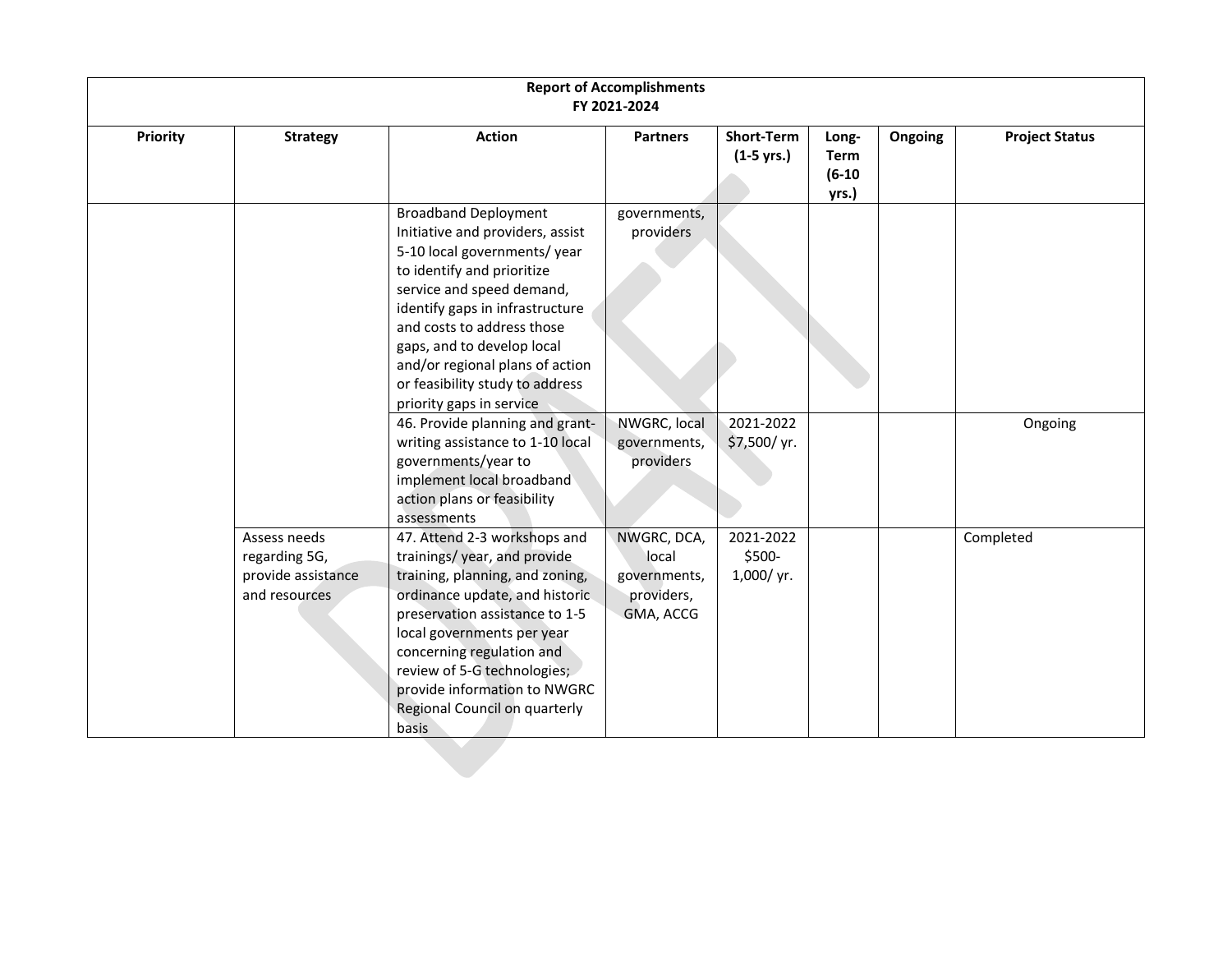#### <span id="page-15-0"></span>1.4 LOCAL GOVERNMENT MINIMUM STANDARDS UPDATE

To encourage implementation of the Regional Plan, realize the Regional Vision and address the Regional Issues and Opportunities, the NWGRC set Minimum and Excellence thresholds for local governments as required by the Georgia Department of Community Affairs (DCA) Regional Planning Requirements. The Minimum Standard includes essential activities for consistency with the Regional Plan.

In 2020 NWGRC met with 26 local governments for Plan Implementation Meetings, to review the comprehensive plan, regional plan, and regionally important resource plan, including assessment of minimum and excellence standards. These included Bartow County, Adairsville, Cartersville, Kingston, Emerson, Euharlee, White, Dalton, Tunnel Hill, Varnell, Gilmer County, Ellijay, East Ellijay, Pickens County, Nelson, Jasper, Talking Rock, Murray County, Chatsworth, Eton, Gordon County, Calhoun, Fairmount, Plainville, Ranger, and Resaca. Due to COVID-19, a 90-day extension on Plan Implementation Meeting deadlines was given.

| <b>Number</b>    | <b>Minimum Standard Requirement</b>                                                                                                                                                                                                                                                                    | <b>Not Meeting</b> | <b>Action to assist</b> |
|------------------|--------------------------------------------------------------------------------------------------------------------------------------------------------------------------------------------------------------------------------------------------------------------------------------------------------|--------------------|-------------------------|
| Min1             | The local government has a comprehensive plan that<br>complies with the Rules of the Georgia Department of<br>Community Affairs, Chapter 110-12-1, Minimum<br><b>Standards and Procedures for Local Comprehensive</b><br>Planning and has been officially adopted by the local<br>governing authority. | <b>None</b>        |                         |
| Min2             | The local government has a Service Delivery Strategy<br>(O.C.G.A. 36-70-22) that is verified by the Georgia<br>Department of Community Affairs and has been<br>officially adopted by the local governing authority.                                                                                    | None               |                         |
| Min3             | The municipal/county clerk meets the mandated<br>orientation training as specified in State law (O.C.G.A.<br>sections 36-1-24 and 36-45-20).                                                                                                                                                           | <b>None</b>        |                         |
| Min4             | Newly elected municipal/county officials participate<br>in training sponsored by the Georgia Municipal<br>Association or the Association of County<br>Commissioners of Georgia.                                                                                                                        | <b>None</b>        |                         |
| Min5             | The local government uses the Guiding Principles<br>contained in the Northwest Georgia Regional Plan as<br>guidance for making decisions consistent with<br>achieving the Regional Vision or addressing the<br>Regional Priorities and Strategies.                                                     | <b>None</b>        |                         |
| Min <sub>6</sub> | The local government uses the General Policies and<br>Protection Measures in the Northwest Georgia<br>Regionally Important Resource Plan when making<br>decisions that affect Regionally Important Resources.                                                                                          | None               |                         |
| Min7             | The local government complies with the Rules of the<br>Georgia Department of Community Affairs, Chapter<br>110-12-3, for Developments of Regional Impact.                                                                                                                                              | <b>None</b>        |                         |

The Minimum Standard requirements are the same for all local governments in the region, as follows: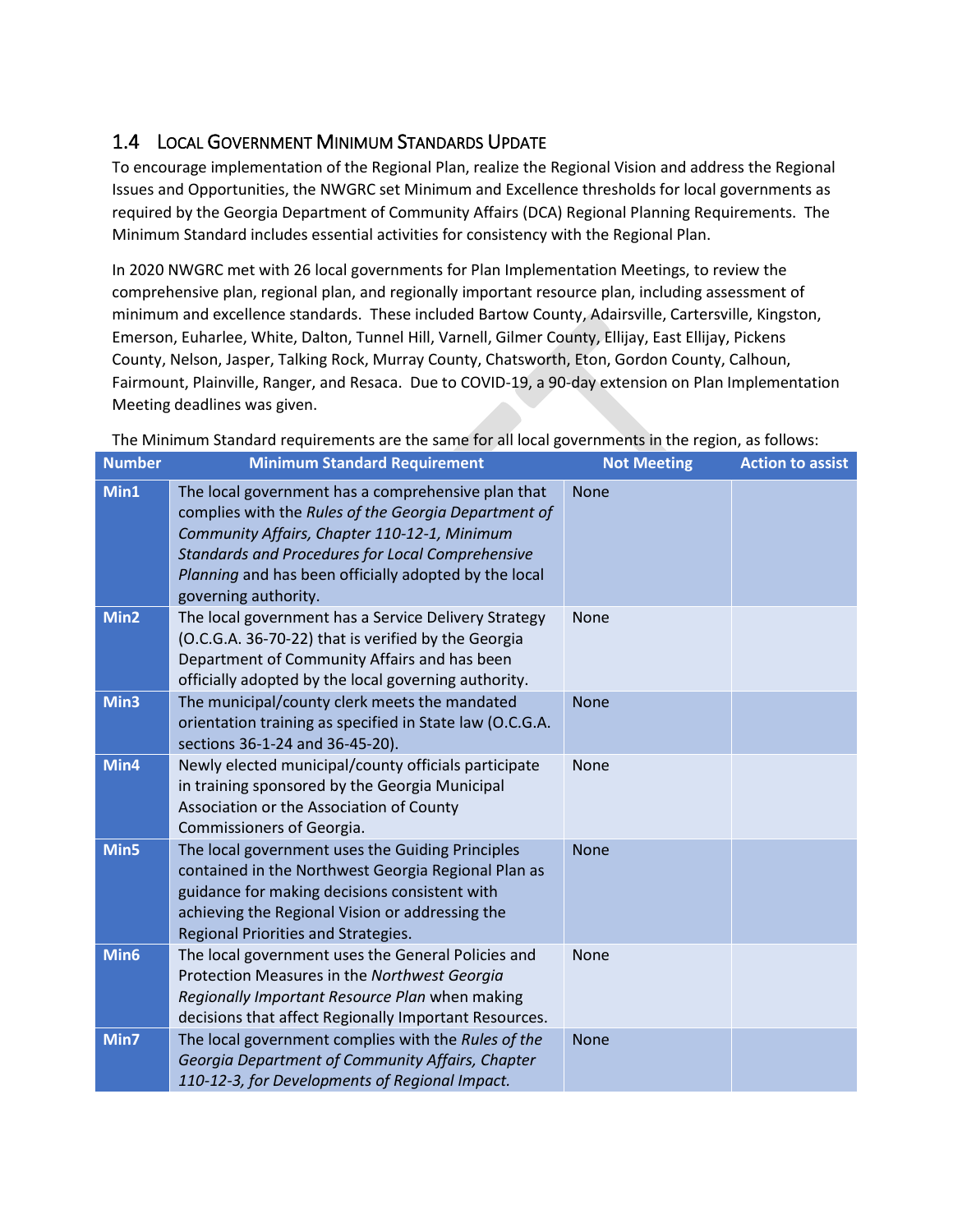| Min <sub>8</sub> | A hazard mitigation plan approved by the Georgia<br>Emergency Management Agency has been officially<br>adopted by the local governing authority. | <b>None</b>                                                                                                                                                                                                                                             |                                                                                                                                                             |
|------------------|--------------------------------------------------------------------------------------------------------------------------------------------------|---------------------------------------------------------------------------------------------------------------------------------------------------------------------------------------------------------------------------------------------------------|-------------------------------------------------------------------------------------------------------------------------------------------------------------|
| Min9             | The local government has the ability to send and<br>receive electronic communications.                                                           | <b>None</b>                                                                                                                                                                                                                                             |                                                                                                                                                             |
| <b>Min10</b>     | The local government meets state financial reporting<br>requirements.                                                                            | Aragon, Braswell,<br>Euharlee, Menlo,<br>Ranger, Resaca,<br>Talking Rock,<br>Taylorsville, Waco,<br>White, are shown as<br>having more than<br>one delinquent<br>report (Report of<br>Local Govt Finance or<br>Government<br>Management<br>Indicators). | <b>NWGRC will</b><br>continue to<br>follow up with<br>communities<br>especially the<br>smaller<br>communities<br>that may need<br>additional<br>assistance. |
| Min11            | The local government meets E-Verify requirements<br>through Department of Audits.                                                                | <b>None</b>                                                                                                                                                                                                                                             |                                                                                                                                                             |

#### <span id="page-16-0"></span>1.5 REGIONAL WORK PROGRAM REVISIONS

COVID-19 caused changes in operations for local governments, Regional Commissions and state agencies and some ongoing effects are still seen, however federal funding is now coming to state and local governments for infrastructure, broadband, and economic recovery. Developments of Regional Impact are seen often. Comprehensive planning is now more critical than ever. CARES Act Supplemental EDA funding is now in place for NWGRC Community and Economic Development including preparation of a regional resiliency plan and identifying local and regional projects. COVID-related SBA and EDA loan funding assistance was also provided by NWGRC. New projects are indicated with an underline, while projects that were completed or dropped are shown in strikethrough.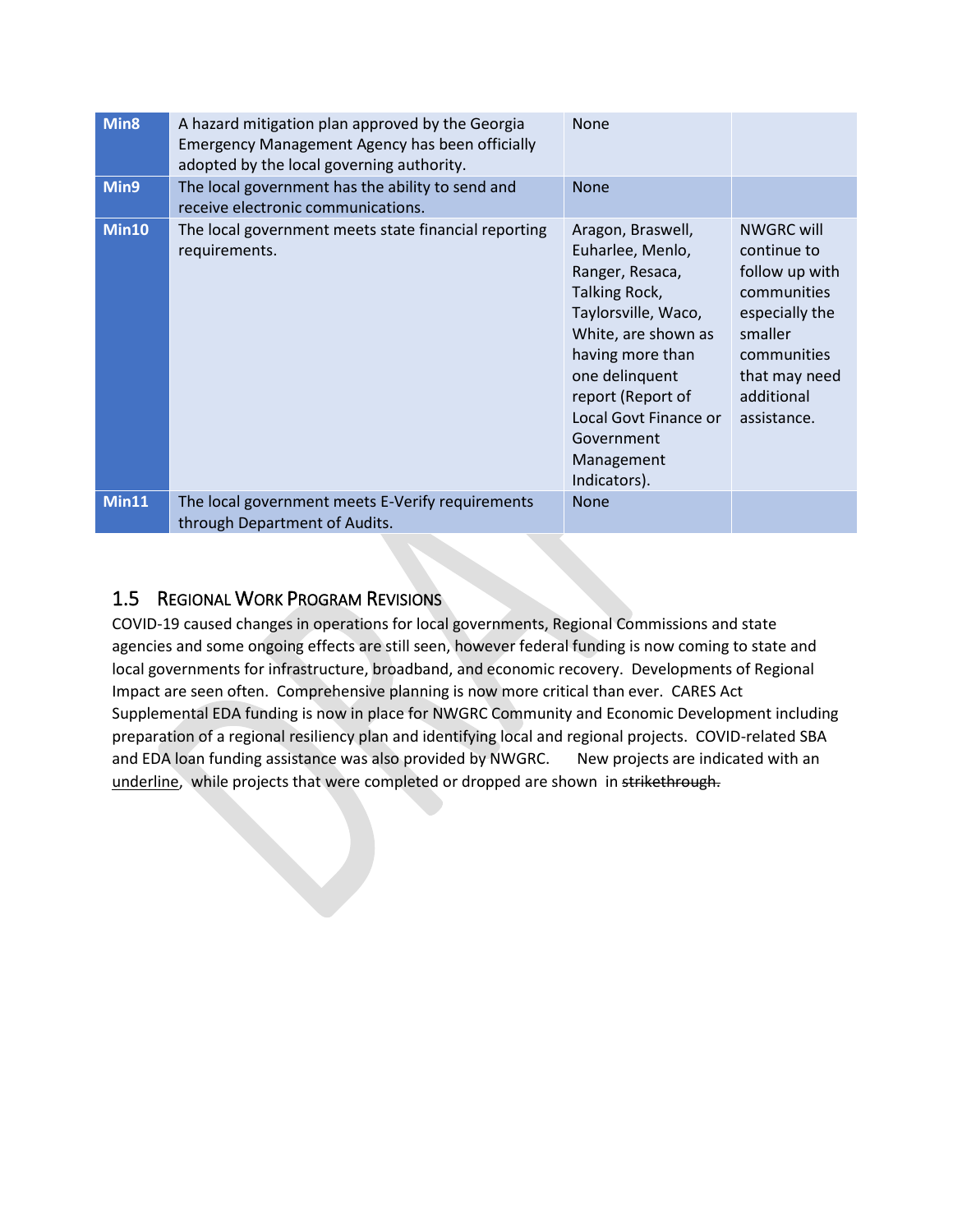| <b>Regional Work Program</b><br>FY 2022-2025                                                                                 |                                                                                                                                                                           |                                                                                                                                                                                                                                                                                                                                             |                            |                                   |                                    |               |
|------------------------------------------------------------------------------------------------------------------------------|---------------------------------------------------------------------------------------------------------------------------------------------------------------------------|---------------------------------------------------------------------------------------------------------------------------------------------------------------------------------------------------------------------------------------------------------------------------------------------------------------------------------------------|----------------------------|-----------------------------------|------------------------------------|---------------|
| Priority                                                                                                                     | <b>Strategy</b>                                                                                                                                                           | <b>Action</b>                                                                                                                                                                                                                                                                                                                               | <b>Partners</b>            | <b>Short-Term</b><br>$(1-5$ yrs.) | Long-Term<br>$(6-10 \text{ yrs.})$ | Ongoing       |
|                                                                                                                              |                                                                                                                                                                           | <b>Economic Development</b>                                                                                                                                                                                                                                                                                                                 |                            |                                   |                                    |               |
| Ensure infrastructure<br>is in place across<br>region to meet needs<br>of existing and new<br>business and<br>industry.      | Implement regional<br>and local plans and<br>strategies for<br>infrastructure<br>improvements needed<br>to support job<br>creation/retention<br>and private<br>investment | 1. Assist 10-15 communities as<br>identified annually to improve<br>or expand infrastructure to<br>support economic development<br>through grant writing, planning,<br>and document/plan updates<br>and to implement the<br>Comprehensive Economic<br>Development Strategy; assist<br>with projects related to ARP,<br>IIJA, recovery funds | <b>NWGRC</b>               | 2022-2025<br>\$70,000/ YR         |                                    |               |
|                                                                                                                              |                                                                                                                                                                           | 2. Update the Northwest<br>Georgia Comprehensive<br><b>Economic Development</b><br>Strategy (CEDS)                                                                                                                                                                                                                                          | <b>NWGRC</b>               | 2022<br>\$10,000                  |                                    |               |
|                                                                                                                              |                                                                                                                                                                           | 3. Implement Cares Act<br>Supplemental Assistance for<br><b>EDD Partnership Planning Grant</b><br>Funds to identify potential<br>resiliency, mitigation, and<br>economic recovery projects in<br>NW Georgia.                                                                                                                                | <b>NWGRC</b>               | 2022-2023<br>\$400,000            |                                    |               |
| Focus on<br>improvement of skills<br>for jobs in Northwest<br>Georgia (specific<br>training and skill<br>development for the | Improve local and<br>regional partnerships<br>between industry/<br>business, workforce<br>development<br>providers, and<br>educational                                    | 4. Develop and implement<br>education, training, and<br>employment opportunities for<br>unemployed/ underemployed<br>individuals in Northwest<br>Georgia; provide leadership<br>training and work ready skills                                                                                                                              | WIOA, Local<br>Governments | 2022-2025                         |                                    | Federal funds |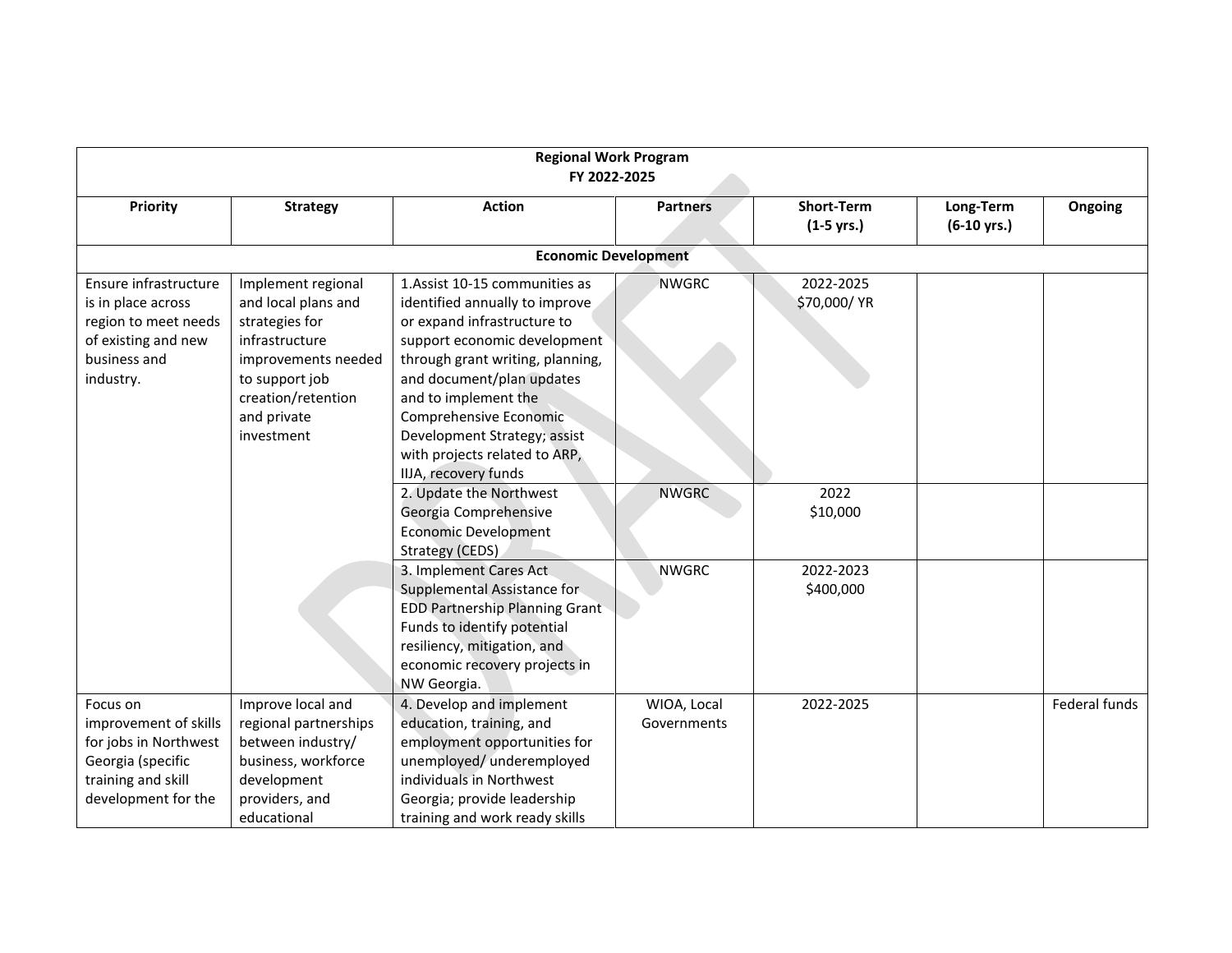|                                                                                                                            | <b>Regional Work Program</b><br>FY 2022-2025                                                                                                                    |                                                                                                                                                                                                                                                                                                          |                                                          |                                   |                                    |         |  |  |
|----------------------------------------------------------------------------------------------------------------------------|-----------------------------------------------------------------------------------------------------------------------------------------------------------------|----------------------------------------------------------------------------------------------------------------------------------------------------------------------------------------------------------------------------------------------------------------------------------------------------------|----------------------------------------------------------|-----------------------------------|------------------------------------|---------|--|--|
| Priority                                                                                                                   | <b>Strategy</b>                                                                                                                                                 | <b>Action</b>                                                                                                                                                                                                                                                                                            | <b>Partners</b>                                          | <b>Short-Term</b><br>$(1-5$ yrs.) | Long-Term<br>$(6-10 \text{ yrs.})$ | Ongoing |  |  |
| jobs and industries in<br>our region).                                                                                     | institutions both K-12<br>and post-secondary,<br>and community<br>leadership.                                                                                   | for ages 14-21 through<br>approved training providers;<br>and provide layoff support<br>services, under direction of<br>Workforce Development Board.                                                                                                                                                     |                                                          |                                   |                                    |         |  |  |
| Improve<br>competitiveness of<br>Northwest Georgia<br>communities to<br>attract and retain<br>business and industry        | Provide planning and<br>funding assistance to<br>increase economic<br>competitiveness in<br>coordination with<br>state and federal<br>agencies                  | 5. Provide loan packaging to<br>assist 5-10 businesses each year<br>to expand operations or add<br>jobs, including assessment of<br>need, preparation of loan<br>packages and financial planning<br>in partnership with EDA and<br>lending institutions, and with<br>COVID-19-related loan<br>assistance | NWGRC, EDA,<br>Lenders,<br><b>Businesses</b>             | 2022-2025<br>\$95,000             |                                    |         |  |  |
|                                                                                                                            |                                                                                                                                                                 | <b>Housing</b>                                                                                                                                                                                                                                                                                           |                                                          |                                   |                                    |         |  |  |
| There is a lack of<br>safe, affordable<br>housing and a lack of<br>mid to high range<br>housing investment<br>in downtowns | Incentivize<br>redevelopment of<br>blighted or vacant<br>areas for residential<br>use; provide.<br>assistance for range of<br>local government<br>housing needs | 6. Work with housing agencies,<br>state agencies to hold 1-2<br><b>Housing Resource Workshops to</b><br>provide resources and training<br>for local governments and<br>agencies on regional housing<br>issues and needs                                                                                  | NWGRC, DCA,<br>UGA, GICH, GA<br>Conservancy, GA<br>Power | 2021-2024<br>\$3,000              |                                    |         |  |  |
|                                                                                                                            |                                                                                                                                                                 | 7. Assist 1-2 communities/ YR to<br>apply for GA Initiatives for<br>Community Housing (GICH), to<br>prepare housing inventories,<br>and to implement GICH action<br>plans                                                                                                                                | NWGRC, local<br>governments                              | 2022-2025<br>\$7,500/ YR          |                                    |         |  |  |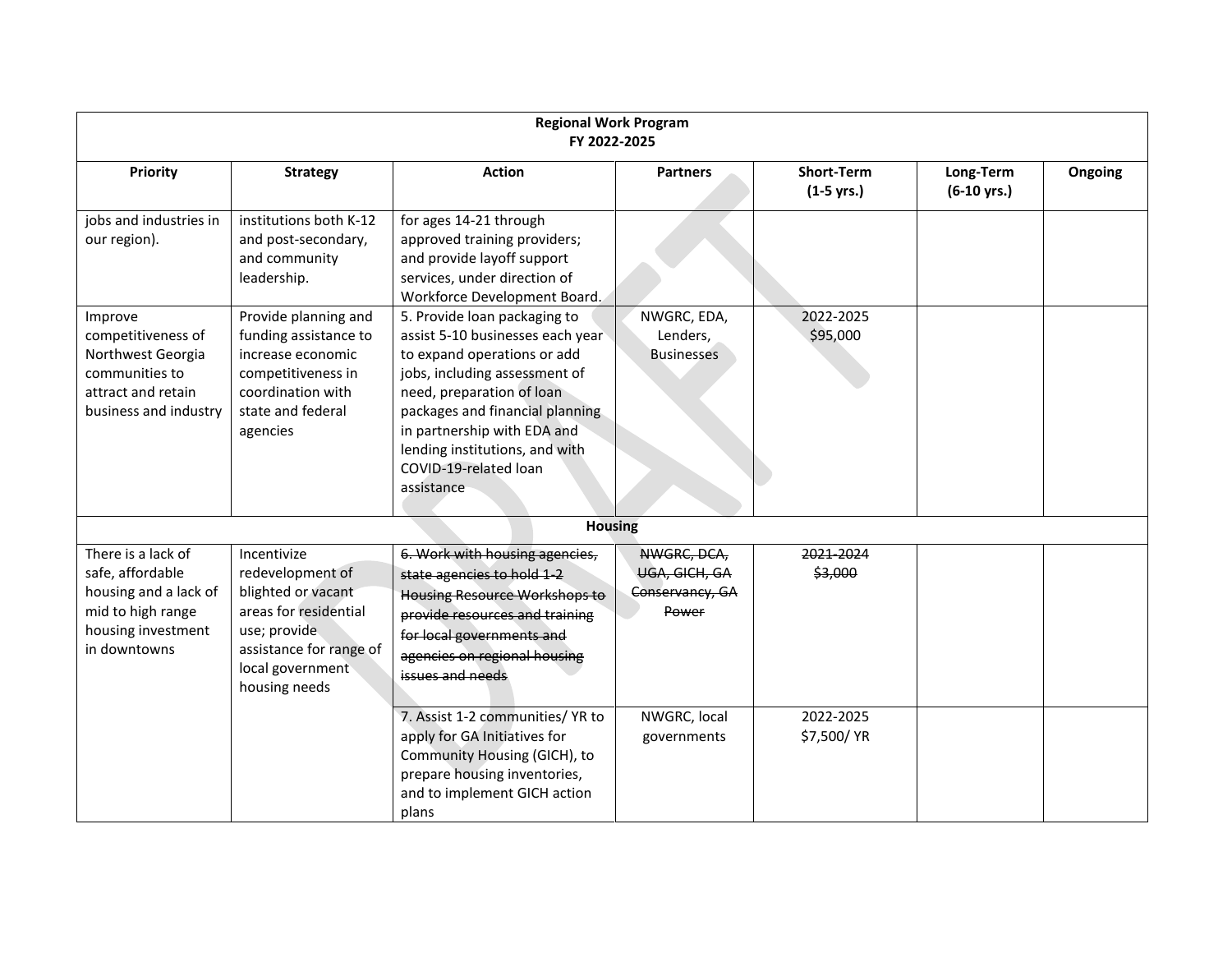| <b>Regional Work Program</b><br>FY 2022-2025                                                                                                     |                                                                                                   |                                                                                                                                                                                                                                                   |                                  |                                           |                                    |         |  |
|--------------------------------------------------------------------------------------------------------------------------------------------------|---------------------------------------------------------------------------------------------------|---------------------------------------------------------------------------------------------------------------------------------------------------------------------------------------------------------------------------------------------------|----------------------------------|-------------------------------------------|------------------------------------|---------|--|
| <b>Priority</b>                                                                                                                                  | <b>Strategy</b>                                                                                   | <b>Action</b>                                                                                                                                                                                                                                     | <b>Partners</b>                  | <b>Short-Term</b><br>$(1-5 \text{ yrs.})$ | Long-Term<br>$(6-10 \text{ yrs.})$ | Ongoing |  |
|                                                                                                                                                  |                                                                                                   | 8. Survey local governments to<br>determine interest in "circuit-<br>riding" or shared assistance<br>program for code enforcement,<br>zoning, and related assistance                                                                              | <b>NWGRC</b>                     | 2022-2025<br>\$1,000/ YR                  |                                    |         |  |
|                                                                                                                                                  |                                                                                                   | 9. If enough communities<br>express interest, develop local<br>government pilot program for<br>"circuit-riding" or shared<br>assistance with code<br>enforcement, zoning, and<br>related assistance                                               | NWGRC, DCA, local<br>governments | 2023-2025<br>\$5,000                      |                                    |         |  |
|                                                                                                                                                  |                                                                                                   | <b>Natural and Historic Resources</b>                                                                                                                                                                                                             |                                  |                                           |                                    |         |  |
| More people need to<br>connect with<br>Northwest Georgia's<br>natural resources so<br>they will enjoy and<br>protect its diversity<br>and beauty | Identify, protect,<br>preserve and promote<br>identified Regionally<br><b>Important Resources</b> | 10. Update the Regional<br>Resource Plan per Section 110-<br>12-4-, 02(4) of Rules of Georgia<br>Department of Community<br>Affairs, including recommended<br>actions to address critical<br>resources and improve access to<br>natural resources | <b>NWGRC</b>                     | 2022<br>\$5,000                           |                                    |         |  |
|                                                                                                                                                  |                                                                                                   | 11. Implement RIR plan:<br>Develop publicly accessible GIS<br>database and maps highlighting<br>region's historic, cultural, and<br>natural assets                                                                                                | <b>NWGRC</b>                     | 2023-2025<br>\$7,500/ YR                  |                                    |         |  |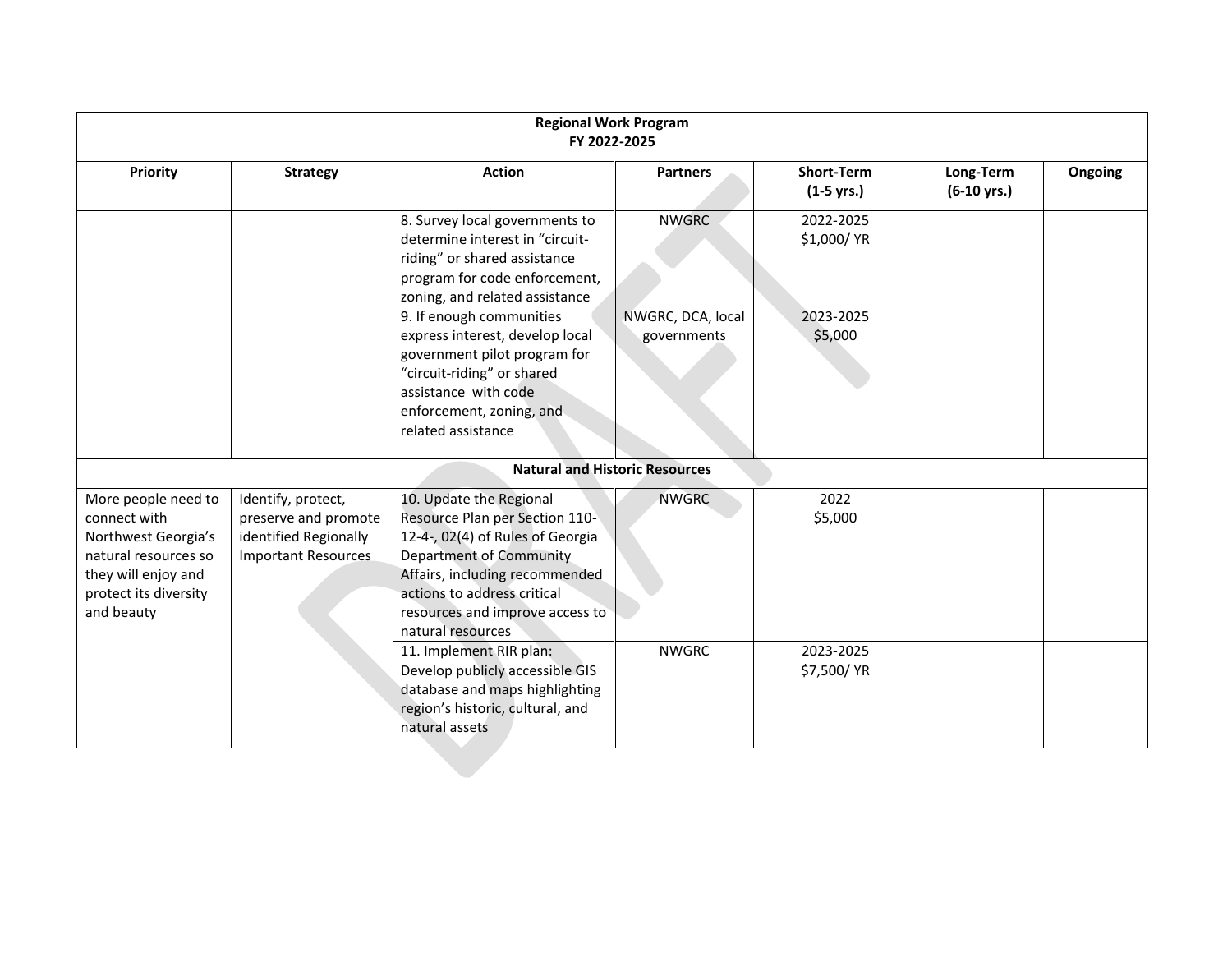| <b>Regional Work Program</b><br>FY 2022-2025                                                                                                       |                                                                                                                                               |                                                                                                                                                                                                                                                                                                   |                                                                                             |                                           |                                    |         |  |
|----------------------------------------------------------------------------------------------------------------------------------------------------|-----------------------------------------------------------------------------------------------------------------------------------------------|---------------------------------------------------------------------------------------------------------------------------------------------------------------------------------------------------------------------------------------------------------------------------------------------------|---------------------------------------------------------------------------------------------|-------------------------------------------|------------------------------------|---------|--|
| Priority                                                                                                                                           | <b>Strategy</b>                                                                                                                               | <b>Action</b>                                                                                                                                                                                                                                                                                     | <b>Partners</b>                                                                             | <b>Short-Term</b><br>$(1-5 \text{ yrs.})$ | Long-Term<br>$(6-10 \text{ yrs.})$ | Ongoing |  |
|                                                                                                                                                    |                                                                                                                                               | 12. Prepare Development of<br>Regional Impact reviews and<br>reports                                                                                                                                                                                                                              | NWGRC, local<br>governments                                                                 | 2022-2025<br>\$7,500/year                 |                                    |         |  |
|                                                                                                                                                    |                                                                                                                                               | 13. Prepare map of<br>Developments of Regional<br>Impact in the region                                                                                                                                                                                                                            | <b>NWGRC</b>                                                                                | <b>Staff time</b>                         |                                    |         |  |
|                                                                                                                                                    | Promote trails,<br>greenways and<br>blueways; Improve<br>safety, visibility, and<br>access to trails and<br>blueways and add<br>access points | 14. Provide planning and grant<br>writing assistance to 1-5<br>communities/year to plan for<br>expansion of and safety<br>improvements to land and<br>water trails, parks and<br>recreation areas, trailheads, and<br>water access/ put ins, including<br>assistance related to recovery<br>funds | NWGRC, local<br>governments, DNR<br>and grant<br>agencies, SORBA,<br>SETPL, other<br>groups | 2022-2025<br>\$7,500/ YR                  |                                    |         |  |
| Preserve<br>irreplaceable historic<br>and cultural<br>resources through<br>inventory, citizen<br>engagement,<br>planning and funding<br>assistance | Identify and preserve<br>historic and cultural<br>resources                                                                                   | 15. Prepare 1-2 National<br>Register preliminary<br>determinations and<br>nominations for regionally<br>significant historical assets<br>and/or assist 1-2 local<br>governments/YR to prevent<br>loss of HPD Certified Local<br>Government (CLG) status<br>through technical assistance or        | NWGRC, HPD                                                                                  | 2022-2025<br>\$15,000/ YR                 |                                    |         |  |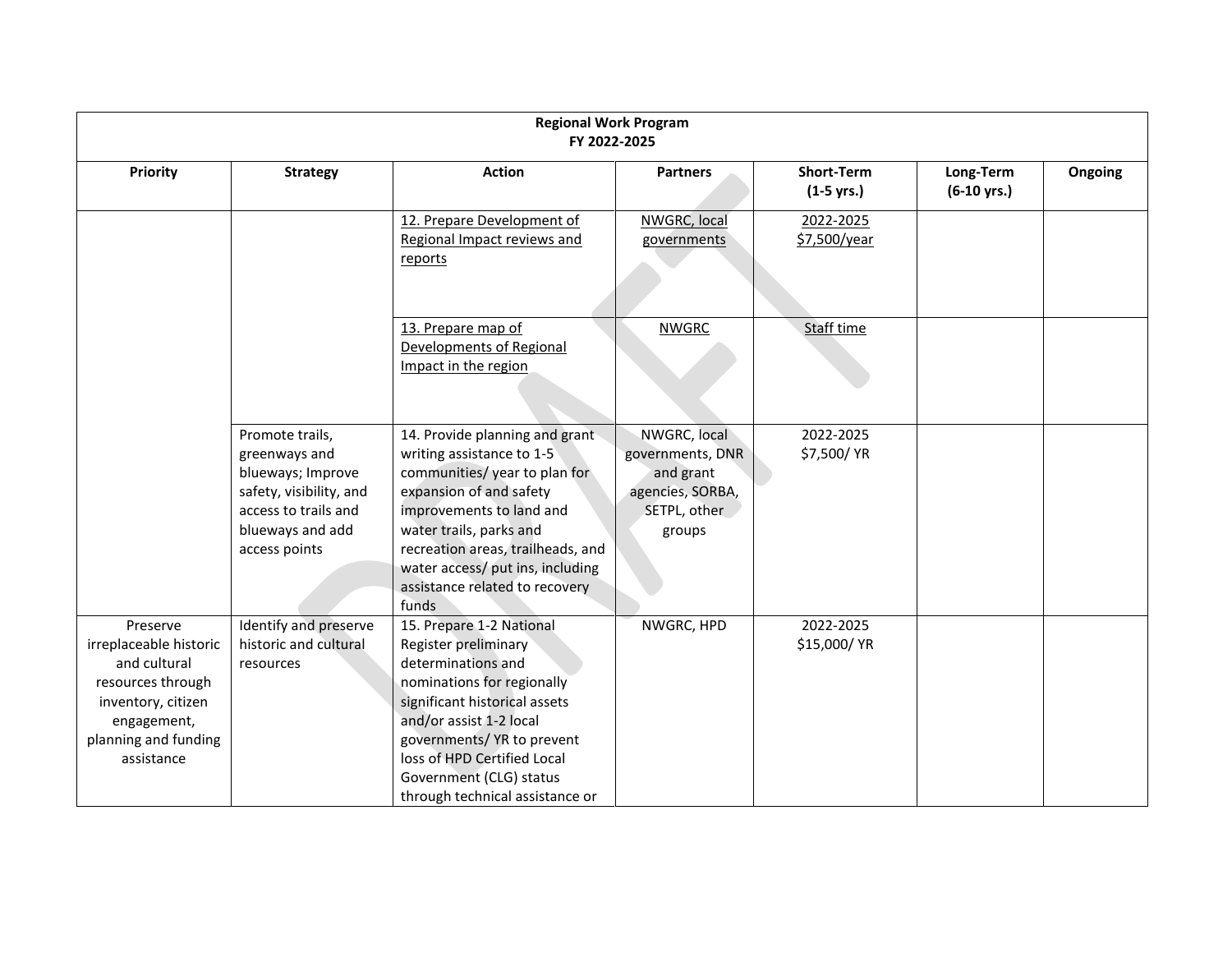|                                                                                                      | <b>Regional Work Program</b><br>FY 2022-2025                                                                      |                                                                                                                                                                                                         |                                        |                                   |                                    |         |  |
|------------------------------------------------------------------------------------------------------|-------------------------------------------------------------------------------------------------------------------|---------------------------------------------------------------------------------------------------------------------------------------------------------------------------------------------------------|----------------------------------------|-----------------------------------|------------------------------------|---------|--|
| Priority                                                                                             | <b>Strategy</b>                                                                                                   | <b>Action</b>                                                                                                                                                                                           | <b>Partners</b>                        | <b>Short-Term</b><br>$(1-5$ yrs.) | Long-Term<br>$(6-10 \text{ yrs.})$ | Ongoing |  |
|                                                                                                      |                                                                                                                   | grant writing to update<br>ordinances, surveys, etc.                                                                                                                                                    |                                        |                                   |                                    |         |  |
|                                                                                                      |                                                                                                                   | 16. Digitize NWGRC historic<br>resource documents including<br>National Register listings,<br>historic resource surveys                                                                                 | NWGRC, Bandy<br><b>Heritage Center</b> | 2022-2025<br>\$6,000              |                                    |         |  |
|                                                                                                      |                                                                                                                   | 19. Assist 1-2 local<br>governments/ YR to prevent<br>loss of HPD Certified Local<br>Government (CLG) status<br>through technical assistance or<br>grant writing to update<br>ordinances, surveys, etc. | NWGRC, HPD,<br>local govts             | 2021-2024<br>\$10,000/YR          |                                    |         |  |
| Maintain surface and<br>groundwater quality<br>throughout the<br>region to meet<br>federal and state | Apply for funding to<br>improve water quality,<br>manage stormwater,<br>restore streambanks,<br>and protect water | 20. Prepare Dozier Creek, Dykes<br>Creek, Woodward Creek,<br>Etowah River (Hwy 411-Coosa<br>R.), Watershed Management<br>Plans for USDA NRCS NWQI                                                       | NWGRC,<br>Limestone Valley<br>RC&D     | 2021<br>\$20,000                  |                                    |         |  |
| regulations                                                                                          | resources in the<br>region                                                                                        | 17. Apply for funds to<br>implement the 2019 Woodward<br><b>Creek Watershed Management</b><br>Plan                                                                                                      | NWGRC,<br>Limestone Valley<br>RC&D     | 2022-2025<br>\$5,000              |                                    |         |  |
|                                                                                                      |                                                                                                                   | 18. Administer finances and<br>grant funds and provide staff<br>support for monthly and annual<br>meetings of the North Georgia<br><b>Water Resources Partnership</b>                                   | <b>NWGRC</b>                           | 2022-2025<br>\$5,000/yr.          |                                    |         |  |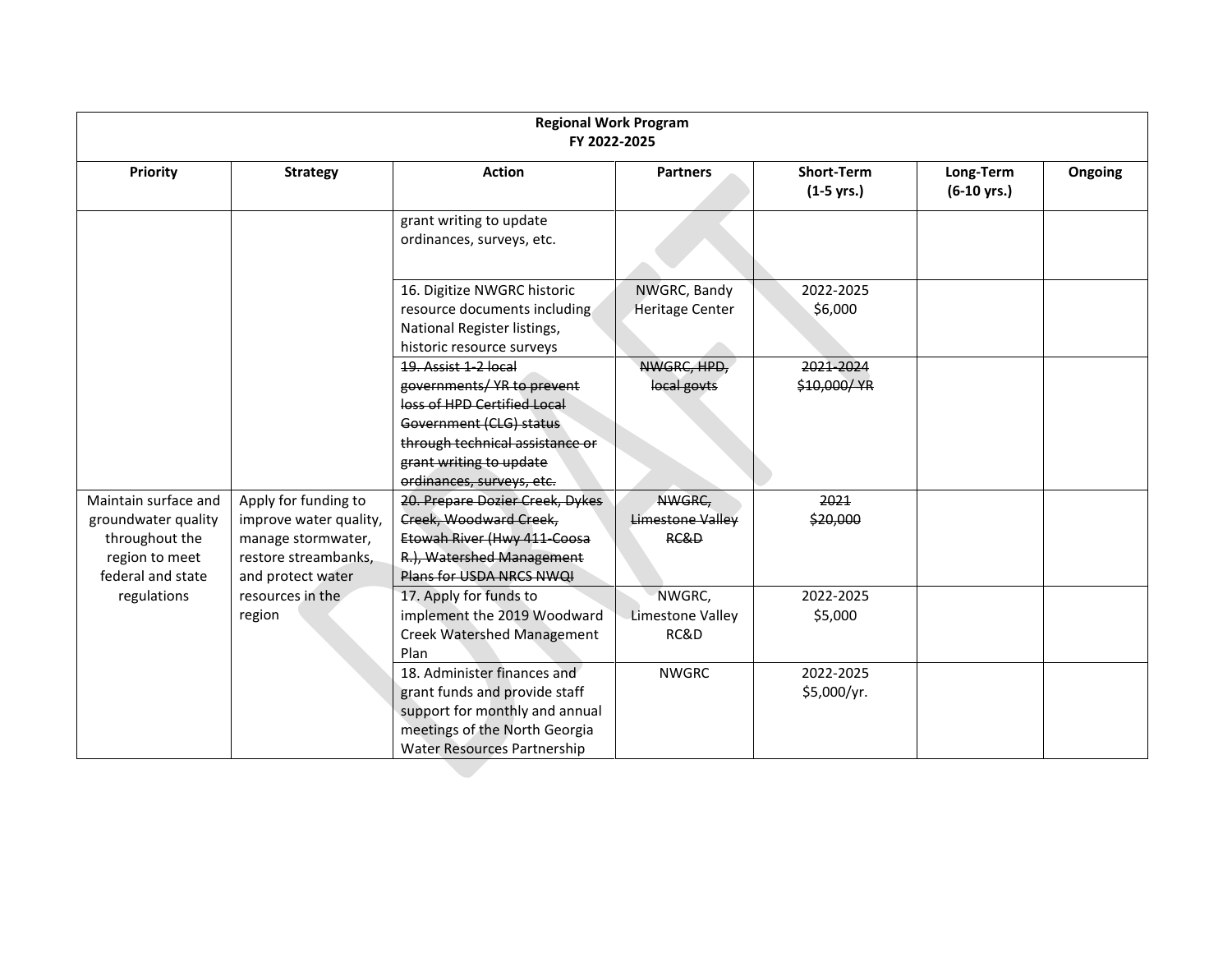|                                                                         | <b>Regional Work Program</b><br>FY 2022-2025                            |                                                                                                                                                                                                                                                   |                                                                                                                                                |                                   |                                    |         |  |  |
|-------------------------------------------------------------------------|-------------------------------------------------------------------------|---------------------------------------------------------------------------------------------------------------------------------------------------------------------------------------------------------------------------------------------------|------------------------------------------------------------------------------------------------------------------------------------------------|-----------------------------------|------------------------------------|---------|--|--|
| Priority                                                                | <b>Strategy</b>                                                         | <b>Action</b>                                                                                                                                                                                                                                     | <b>Partners</b>                                                                                                                                | <b>Short-Term</b><br>$(1-5$ yrs.) | Long-Term<br>$(6-10 \text{ yrs.})$ | Ongoing |  |  |
|                                                                         |                                                                         | 19. Assist the North Georgia<br>Water Resources Partnership,<br>Coosa-North Georgia Water<br>Council, or local governments<br>and utilities to apply for state<br>and federal funding to<br>implement Regional Water<br>Plans and related studies | <b>NWGRC</b>                                                                                                                                   | 2022-2025<br>\$7,500/yr.          |                                    |         |  |  |
|                                                                         |                                                                         | 20. Work with GA EPD to<br>develop a tool to prioritize<br>delisting impaired streams in<br>the Coosa-North Georgia Region<br>and recommended<br>implementation measures to<br>delist these streams                                               | Coosa-North<br>Georgia Water<br>Council, N GA<br><b>Water Resources</b><br>Partnership,<br>NWGRC, GAEPD                                        | 2022<br>Staff time                |                                    |         |  |  |
|                                                                         |                                                                         | 21. Administer SFY22 RWP Seed<br>Grant funds for Coosa-North<br>Georgia Water Council project<br>to provide water quality<br>modeling of proposed increases<br>in Lake Lanier elevation levels.                                                   | Coosa-North<br>Georgia Water<br>Council, N GA<br><b>Water Resources</b><br>Partnership,<br>TetraTech, other<br>parties, GAEPD,<br><b>NWGRC</b> | 2022-2023<br>Staff time           |                                    |         |  |  |
|                                                                         |                                                                         | <b>Land Use</b>                                                                                                                                                                                                                                   |                                                                                                                                                |                                   |                                    |         |  |  |
| Develop a<br>coordinated long-<br>term land use vision<br>for Northwest | Assist local<br>governments to<br>comply with current<br>Georgia Zoning | 22. Assist 2-5 local governments<br>each year with review and<br>update of zoning ordinance<br>and/or map                                                                                                                                         | NWGRC, local<br>governments                                                                                                                    | 2022-2025<br>\$20,000/yr.         |                                    |         |  |  |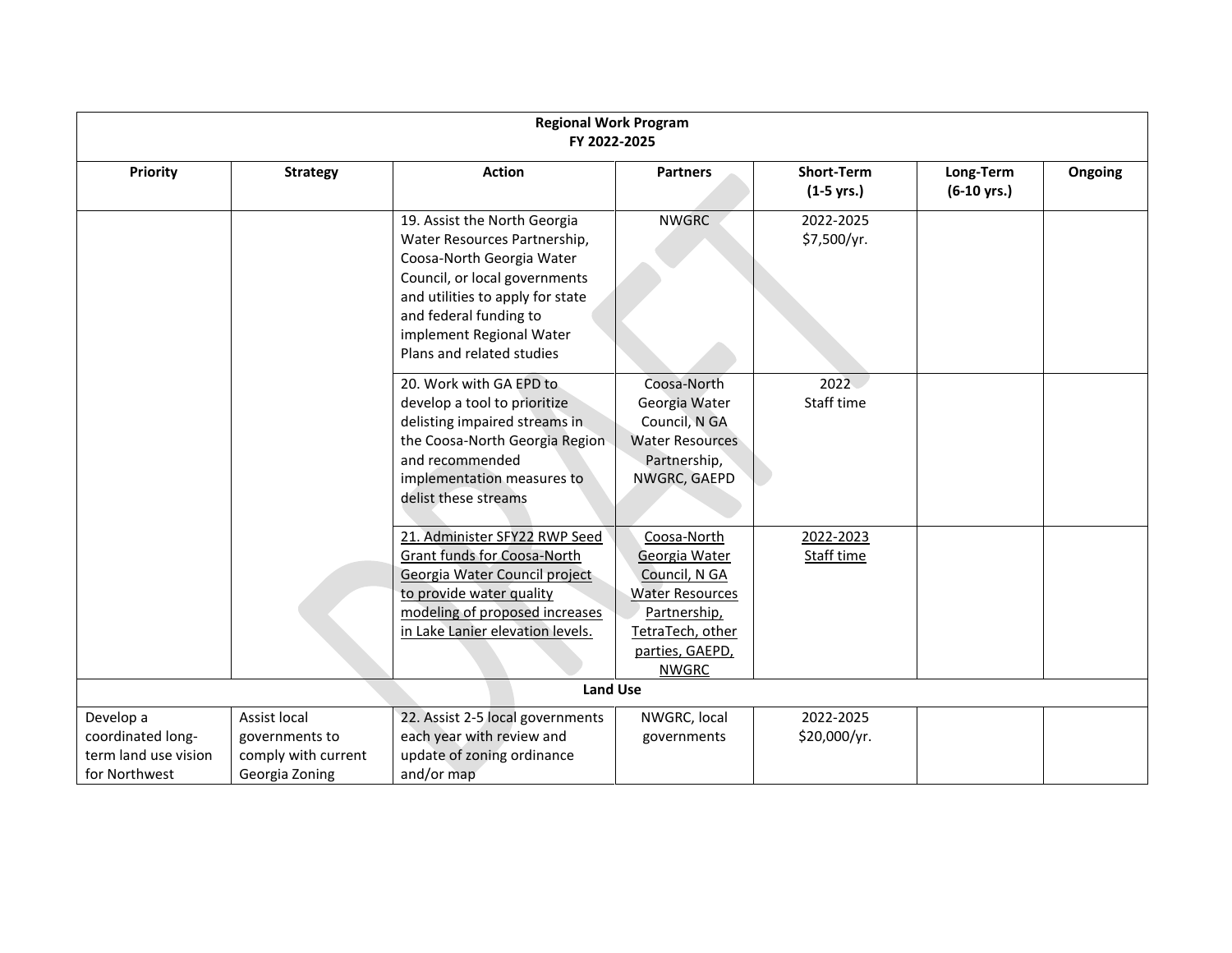| <b>Regional Work Program</b><br>FY 2022-2025                                                                             |                                                                                                                                                               |                                                                                                                                                                                                             |                                                                                             |                                           |                                    |         |
|--------------------------------------------------------------------------------------------------------------------------|---------------------------------------------------------------------------------------------------------------------------------------------------------------|-------------------------------------------------------------------------------------------------------------------------------------------------------------------------------------------------------------|---------------------------------------------------------------------------------------------|-------------------------------------------|------------------------------------|---------|
| Priority                                                                                                                 | <b>Strategy</b>                                                                                                                                               | <b>Action</b>                                                                                                                                                                                               | <b>Partners</b>                                                                             | <b>Short-Term</b><br>$(1-5 \text{ yrs.})$ | Long-Term<br>$(6-10 \text{ yrs.})$ | Ongoing |
| Georgia that respects<br>local land use plans<br>and that balances<br>conservation with<br>development needs             | Procedures Law<br>(O.C.G.A. 36-66-1, et<br>seq.; 36-67-1, et seq.;<br>and, 36-67A-1, et seq.<br>as amended) and<br>provide necessary<br>technical assistance. | 23. Work with training providers<br>including UGA CVIOG, DCA,<br>GAZA, and GPA to provide at<br>least one annual planning and<br>zoning training in the region,<br>and local training as requested          | NWGRC, local<br>governments,<br><b>Training providers</b><br>(GAZA, GPA, DCA,<br>UGA CVIOG) | 2022-2025<br>\$1,000/yr.                  |                                    |         |
|                                                                                                                          |                                                                                                                                                               | <b>Local Government Planning Assistance</b>                                                                                                                                                                 |                                                                                             |                                           |                                    |         |
| Develop a<br>coordinated long-<br>term land use vision<br>for Northwest                                                  | Assist local<br>governments to<br>comply with current<br>Georgia Zoning                                                                                       | 24. Provide planning assistance<br>related to implementation of<br>federal recovery funds and<br>projects                                                                                                   | <b>NWGRC</b>                                                                                | 2022-2025<br>\$5,000/yr.                  |                                    |         |
| Georgia that respects<br>local land use plans<br>and that balances<br>conservation with<br>development needs             | Procedures Law<br>(O.C.G.A. 36-66-1, et<br>seq.; 36-67-1, et seq.;<br>and, 36-67A-1, et seq.<br>as amended) and<br>provide necessary<br>technical assistance. | 25. Assist with preparation of 3-<br>6 scheduled updates to joint<br>comprehensive plans - Bartow,<br>Dade, Fannin, Haralson, Polk,<br>and Walker in 2022-2023 incl<br>recovery funding related<br>projects | NWGRC, local<br>governments                                                                 | 2022-2025<br>\$60,000/yr.                 |                                    |         |
|                                                                                                                          |                                                                                                                                                               | 26. Work with training providers<br>including UGA CVIOG, DCA,<br>GAZA, and GPA to provide at<br>least one annual planning and<br>zoning training in the region,<br>and local training as requested          | NWGRC, local<br>governments,<br><b>Training providers</b><br>(GAZA, GPA, DCA,<br>UGA CVIOG) | 2022-2025<br>\$1,000/ yr.                 |                                    |         |
| Develop a<br>coordinated long-<br>term land use vision<br>for Northwest<br>Georgia that respects<br>local land use plans | Assist local<br>governments to<br>prepare and<br>implement<br><b>Comprehensive Plans</b><br>and service delivery<br>strategies in                             | 27. Meet with 5-10 local<br>governments each year to<br>discuss topics related to local<br>planning and implementation;<br>assist with plan amendments as<br>needed to reflect emerging<br>priorities       | NWGRC, local<br>governments                                                                 | 2022-2025<br>\$3,000/yr.                  |                                    |         |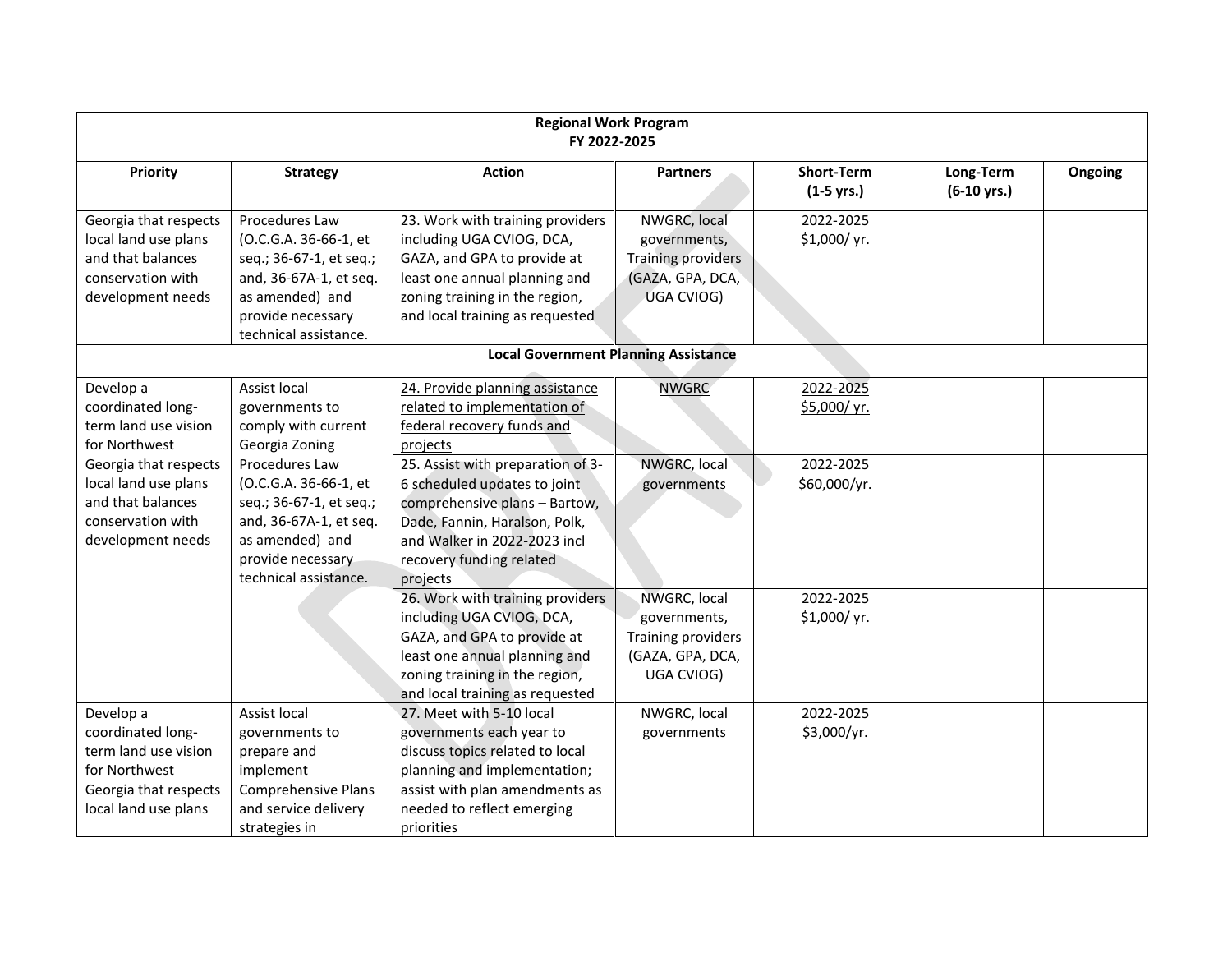|          | <b>Regional Work Program</b><br>FY 2022-2025                                                                                                                   |                                                                                                                                                                                                     |                             |                                           |                                    |         |  |  |
|----------|----------------------------------------------------------------------------------------------------------------------------------------------------------------|-----------------------------------------------------------------------------------------------------------------------------------------------------------------------------------------------------|-----------------------------|-------------------------------------------|------------------------------------|---------|--|--|
| Priority | <b>Strategy</b>                                                                                                                                                | <b>Action</b>                                                                                                                                                                                       | <b>Partners</b>             | <b>Short-Term</b><br>$(1-5 \text{ yrs.})$ | Long-Term<br>$(6-10 \text{ yrs.})$ | Ongoing |  |  |
|          | accordance with the<br>Georgia Planning Act<br>and Service Delivery<br>Strategy Act, to<br>implement projects<br>and initiatives in the<br>comprehensive plan, | 28. Provide assistance as<br>requested to 1-3 communities/<br>year to review and update<br><b>Service Delivery Strategy</b><br>agreements as required-<br>Catoosa, Chattooga, and Walker<br>in 2021 | NWGRC, local<br>governments | 2022-2025<br>\$3,500/yr.                  |                                    |         |  |  |
|          | and to apply for<br>PlanFirst designation.                                                                                                                     | 29. Assist 1-2 communities each<br>year with PlanFirst applications                                                                                                                                 | NWGRC, local<br>governments | 2021-2024<br>\$5,000/yr.                  |                                    |         |  |  |
|          | Update the Regional<br>Plan according to<br>Georgia Department<br>of Community Affairs'<br>Standards and<br>Procedures for<br><b>Regional Planning</b>         | 30. Update the Northwest<br>Georgia Regional Plan, 2019-<br>2023 in 2023; prepare annual<br>implementation reports.                                                                                 | <b>NWGRC</b>                | 2022-2025<br>\$7,500                      |                                    |         |  |  |
|          | Provide outreach,<br>training and technical<br>assistance on planning<br>and development<br>needs of local<br>governments                                      | 31. Develop marketing,<br>branding, media, training and<br>outreach materials, newsletter,<br>and Facebook page for Regional<br>Commission services and<br>assistance                               | NWGRC, local<br>governments | 2022-2025<br>\$5,000/yr.                  |                                    |         |  |  |
|          |                                                                                                                                                                | 32. Prepare 20-30 local plan<br>reviews, transportation plan<br>review, environmental reviews,<br>Section 106 reviews, and other<br>coordinated reviews each year                                   | <b>NWGRC</b>                | 2022-2025<br>\$5,000/yr.                  |                                    |         |  |  |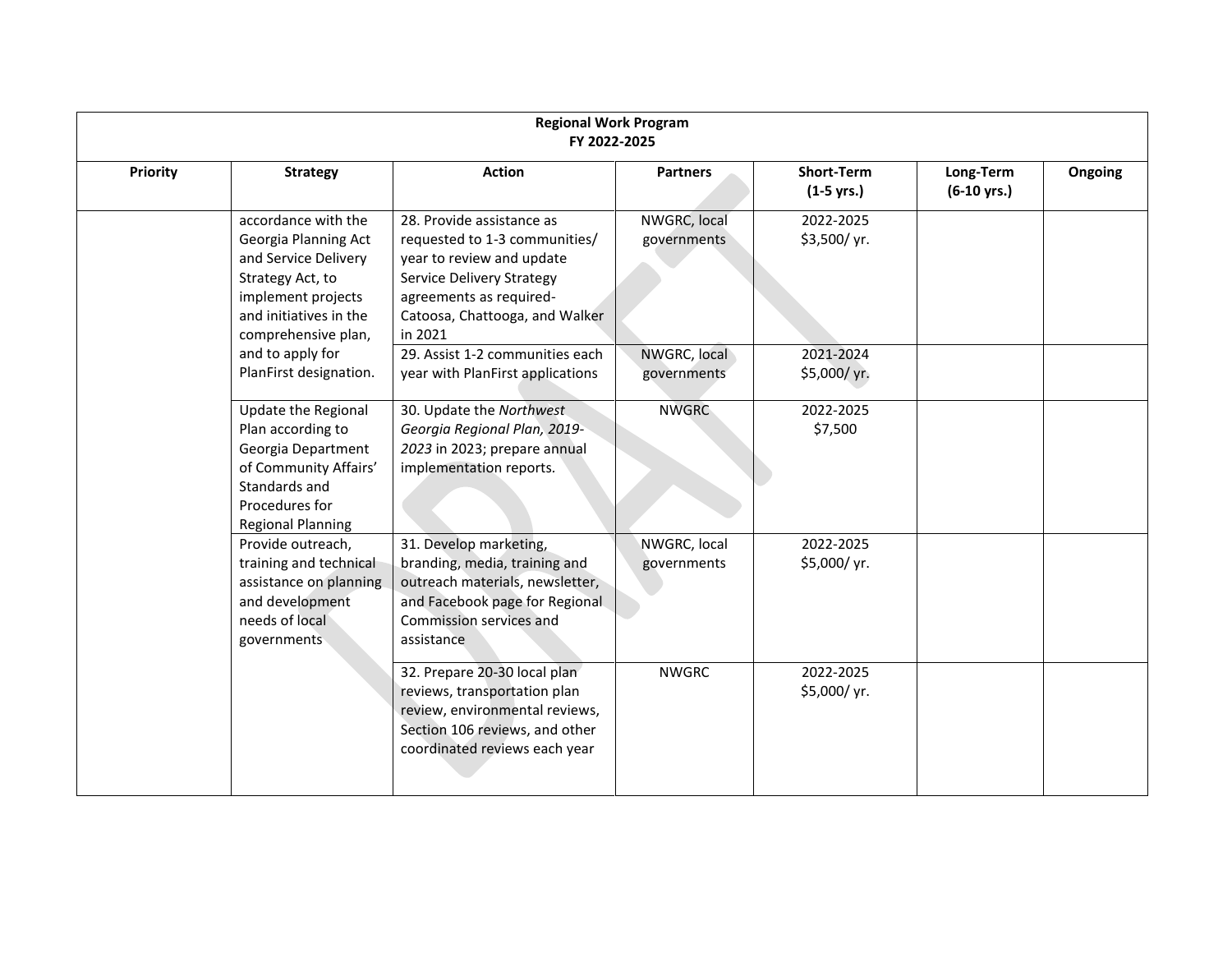|                                                                          |                                                                                                                         | <b>Regional Work Program</b><br>FY 2022-2025                                                                                                                                                                                                                                                                                                                                                                |                             |                                   |                                    |                         |
|--------------------------------------------------------------------------|-------------------------------------------------------------------------------------------------------------------------|-------------------------------------------------------------------------------------------------------------------------------------------------------------------------------------------------------------------------------------------------------------------------------------------------------------------------------------------------------------------------------------------------------------|-----------------------------|-----------------------------------|------------------------------------|-------------------------|
| Priority                                                                 | <b>Strategy</b>                                                                                                         | <b>Action</b>                                                                                                                                                                                                                                                                                                                                                                                               | <b>Partners</b>             | <b>Short-Term</b><br>$(1-5$ yrs.) | Long-Term<br>$(6-10 \text{ yrs.})$ | Ongoing                 |
|                                                                          |                                                                                                                         |                                                                                                                                                                                                                                                                                                                                                                                                             |                             |                                   |                                    |                         |
|                                                                          |                                                                                                                         | <b>Transportation</b>                                                                                                                                                                                                                                                                                                                                                                                       |                             |                                   |                                    |                         |
| Provide safe, efficient<br>movement of people                            | Improve coordination<br>between local                                                                                   | 33. Prepare Regional Transit<br>Study/Assessment                                                                                                                                                                                                                                                                                                                                                            | <b>GDOT, NWGRC</b>          | 2022<br>\$40,000                  |                                    |                         |
| and goods through<br>Northwest Georgia to<br>enhance economic<br>growth; | governments, GDOT,<br>MPOs and federal<br>agencies to implement<br>regionally significant<br>transportation<br>projects | 34. Participate in meetings of<br>federal and state transportation<br>agencies, Atlanta MPO,<br>Chattanooga/Hamilton<br>County/North Georgia TPO,<br>Rome-Floyd County MPO,<br>Greater Dalton MPO,<br>Cartersville-Bartow County<br>MPO; provide quarterly<br>planning and coordination<br>between these agencies and the<br>NWGRC Council and non-MPO<br>governments on regionally<br>significant projects | NWGRC, GDOT,<br><b>MPOs</b> |                                   |                                    | Ongoing<br>\$20,000/yr. |
|                                                                          |                                                                                                                         | 35. Implement FHWA Nat'l<br>Economic Partnership Grant<br>freight and truck parking study<br>and THRIVE2055 transportation<br>initiatives, representing NWGRC<br>Counties of Dade, Walker,<br>Catoosa, Whitfield, Murray                                                                                                                                                                                    | NWGRC,<br>THRIVE2055        | 2022-2025<br>\$5,000/yr.          |                                    |                         |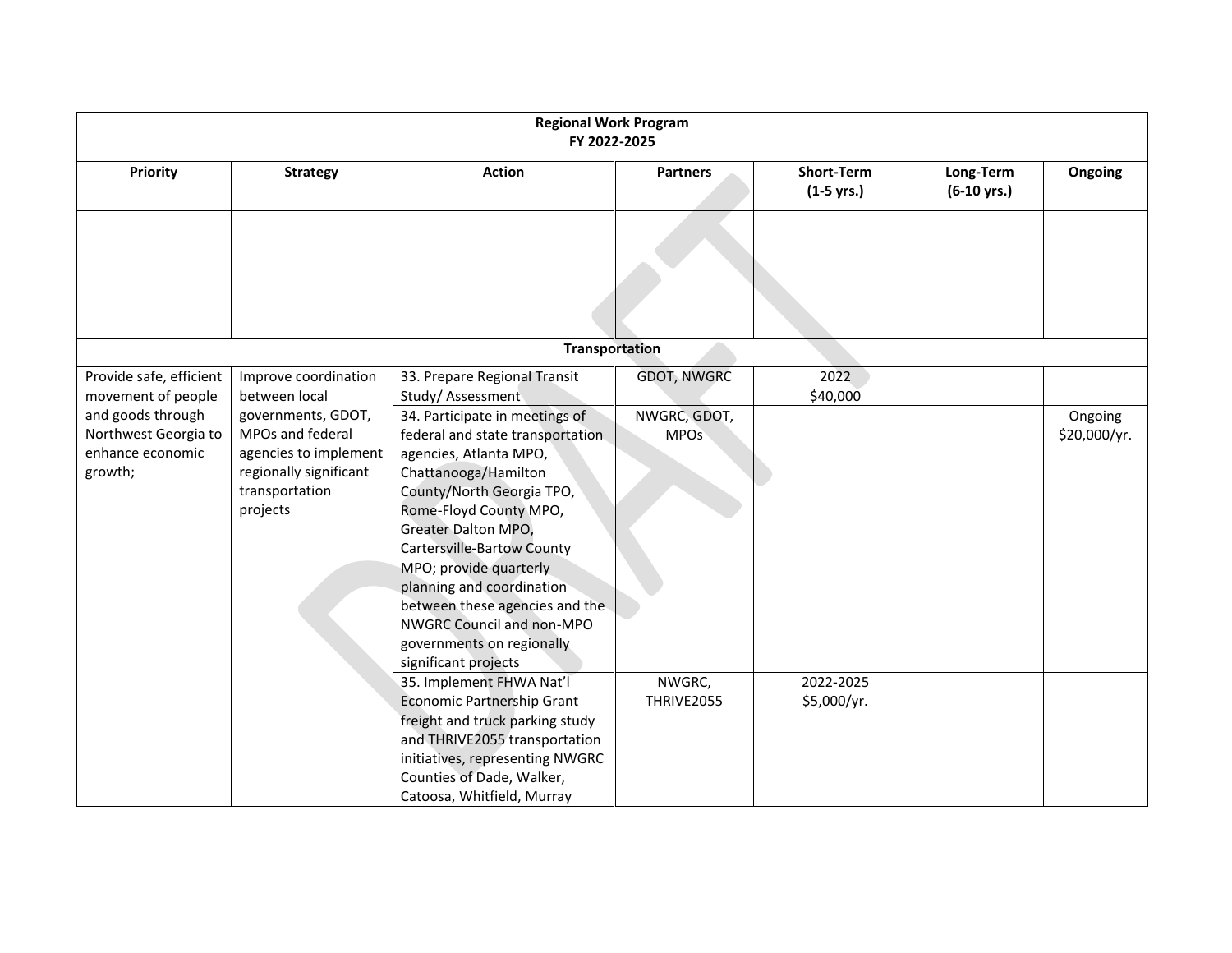| <b>Regional Work Program</b><br>FY 2022-2025                                           |                                                                                                                             |                                                                                                                                                                                                                                                       |                                                            |                                           |                                    |         |  |
|----------------------------------------------------------------------------------------|-----------------------------------------------------------------------------------------------------------------------------|-------------------------------------------------------------------------------------------------------------------------------------------------------------------------------------------------------------------------------------------------------|------------------------------------------------------------|-------------------------------------------|------------------------------------|---------|--|
| Priority                                                                               | <b>Strategy</b>                                                                                                             | <b>Action</b>                                                                                                                                                                                                                                         | <b>Partners</b>                                            | <b>Short-Term</b><br>$(1-5 \text{ yrs.})$ | Long-Term<br>$(6-10 \text{ yrs.})$ | Ongoing |  |
|                                                                                        |                                                                                                                             | 36. Incorporate all local bike/<br>ped plans into a regional<br>database; identify favorable<br>connection corridors between<br>bike/ ped infrastructure                                                                                              | NWGRC, GDOT,<br>local govts and<br><b>Bike! Walk! NWGA</b> | 2022-2025<br>\$10,000                     |                                    |         |  |
|                                                                                        |                                                                                                                             | 37. Coordinate with GDOT<br>District 6 and/or Office of<br>Planning and with local<br>governments and MPOs in<br>needs related to ARP and IIJA<br>recovery funding, incl training,<br>technical assistance, etc.                                      | NWGRC, GDOT,<br>local governments                          | 2022-2025<br>\$5,000/yr.                  |                                    |         |  |
|                                                                                        |                                                                                                                             | 37. Assist local governments to<br>prepare for regional TSPLOST/<br><b>TIA referendum: Reconvene TIA</b><br>roundtable; hold regular<br>meetings; assist with<br>development of priorities,<br>project list and data; Citizen<br><b>Review Panels</b> | NWGRC, GDOT,<br>local govts,<br>legislative<br>delegation  | 2022-2025<br>\$5,000                      |                                    |         |  |
| Improve connectivity<br>of bike and<br>pedestrian pathways<br>throughout the<br>region | Implement bike &<br>pedestrian safety<br>plans, GA Bicycle/<br>Pedestrian Safety<br>Action Plans, Safe<br>Routes to School, | 38. Staff and administer and<br>update website for Bike! Walk!<br>Northwest Georgia to<br>implement the Regional Bike<br>and Pedestrian Safety Plan and<br>local plans.                                                                               | NWGRC, GDOT,<br>local govts and<br>Bike! Walk! NWGA        | 2022-2025<br>\$5,000/yr.                  |                                    |         |  |
|                                                                                        | implement Complete<br>Streets design                                                                                        | 39. Participate in 1-2 Safe<br><b>Routes to School Resource</b><br>Center walk safety audits per<br>year and assist 1-2 schools and<br>local governments/year to<br>implement audit                                                                   | NWGRC, GDOT,<br>Safe Routes<br><b>Resource Center</b>      | 2022-2025<br>\$5,000/yr.                  |                                    |         |  |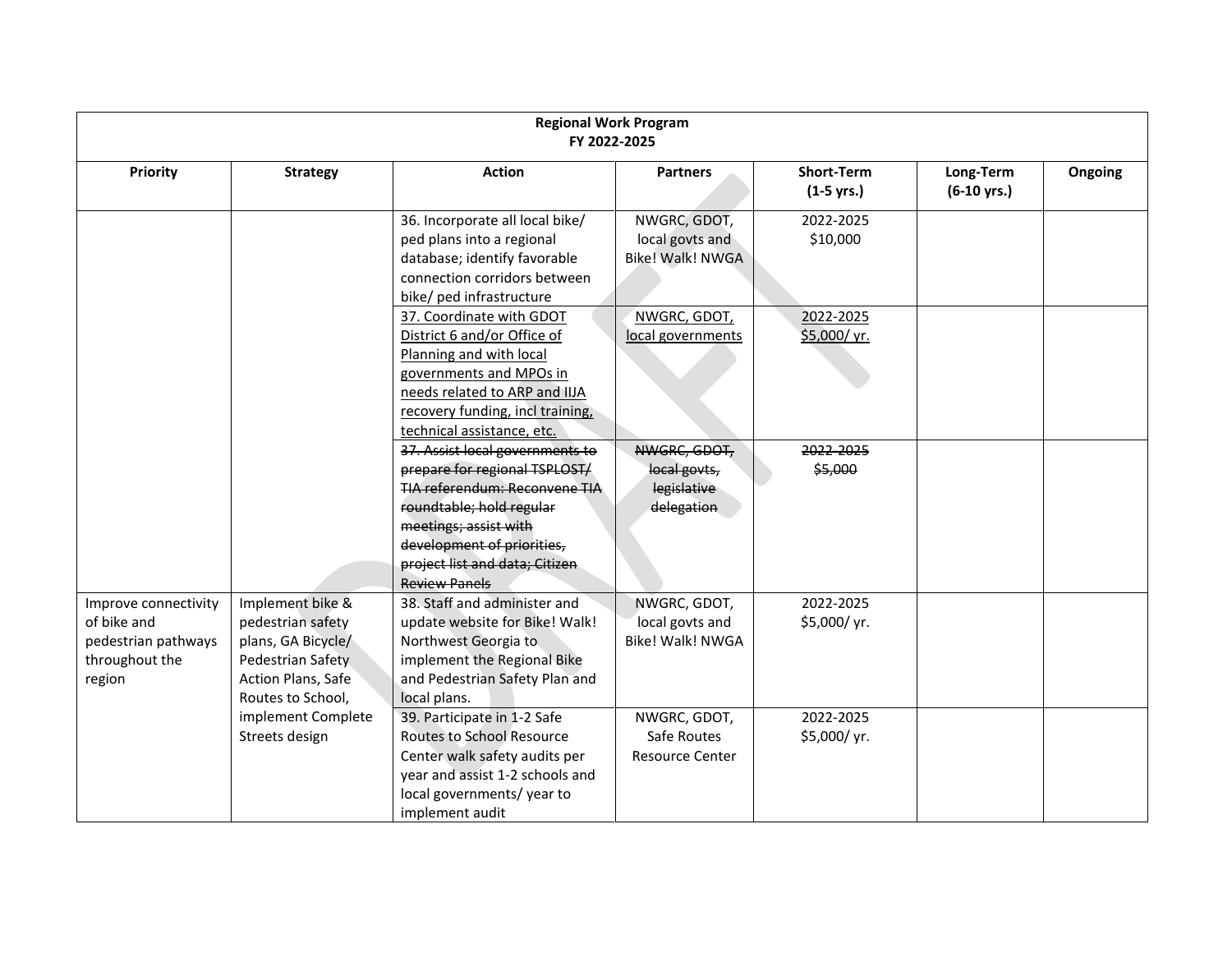| <b>Regional Work Program</b><br>FY 2022-2025 |                                                                                                                                                     |                                                                                                                                                                                                 |                                                                                                                                            |                                   |                                    |         |  |
|----------------------------------------------|-----------------------------------------------------------------------------------------------------------------------------------------------------|-------------------------------------------------------------------------------------------------------------------------------------------------------------------------------------------------|--------------------------------------------------------------------------------------------------------------------------------------------|-----------------------------------|------------------------------------|---------|--|
| <b>Priority</b>                              | <b>Strategy</b>                                                                                                                                     | <b>Action</b>                                                                                                                                                                                   | <b>Partners</b>                                                                                                                            | <b>Short-Term</b><br>$(1-5$ yrs.) | Long-Term<br>$(6-10 \text{ yrs.})$ | Ongoing |  |
|                                              |                                                                                                                                                     | recommendations and GDOT<br>Complete Streets policies<br>through planning, training, and<br>grant writing assistance                                                                            |                                                                                                                                            |                                   |                                    |         |  |
|                                              |                                                                                                                                                     | 40. Assist Catoosa, Dade, and<br>Walker Counties and Cities with<br>planning and grant writing to<br>implement the 2015 NW GA<br>Feasibility Study for Bikeway &<br>Pedestrian Multi-Use Trails | NWGRC, Catoosa,<br>Dade, and Walker<br>Counties and<br>Cities, funding<br>agencies, Chick-<br>Chatt Greenway<br>Association,<br>THRIVE2055 | 2022-2025<br>\$7,500              |                                    |         |  |
|                                              |                                                                                                                                                     | 41. Assist Floyd County, Cave<br>Spring, Cedartown, and Polk<br>County with planning and grant<br>writing to implement the Cave<br><b>Spring to Cedartown Trail Study</b>                       | NWGRC, Floyd<br>County, Cave<br>Spring, Cedartown<br>and Polk County,<br>funding agencies                                                  | 2024<br>Staff time                |                                    |         |  |
|                                              | Develop more trails<br>and trails systems that<br>connect to parks,<br>neighborhoods, retail<br>centers, libraries,<br>workplaces, and<br>downtowns | 41. Assist Catoosa, Dade, and<br>Walker Counties and Cities with<br>planning and grant writing to<br>implement the 2015 NW GA<br>Feasibility Study for Bikeway &<br>Pedestrian Multi-Use Trails | NWGRC, Catoosa,<br>Dade, and Walker<br>Counties and<br>Cities, funding<br>agencies, Chick-<br>Chatt Greenway<br>Association,<br>THRIVE2055 | 2022-2025<br>\$7,500              |                                    |         |  |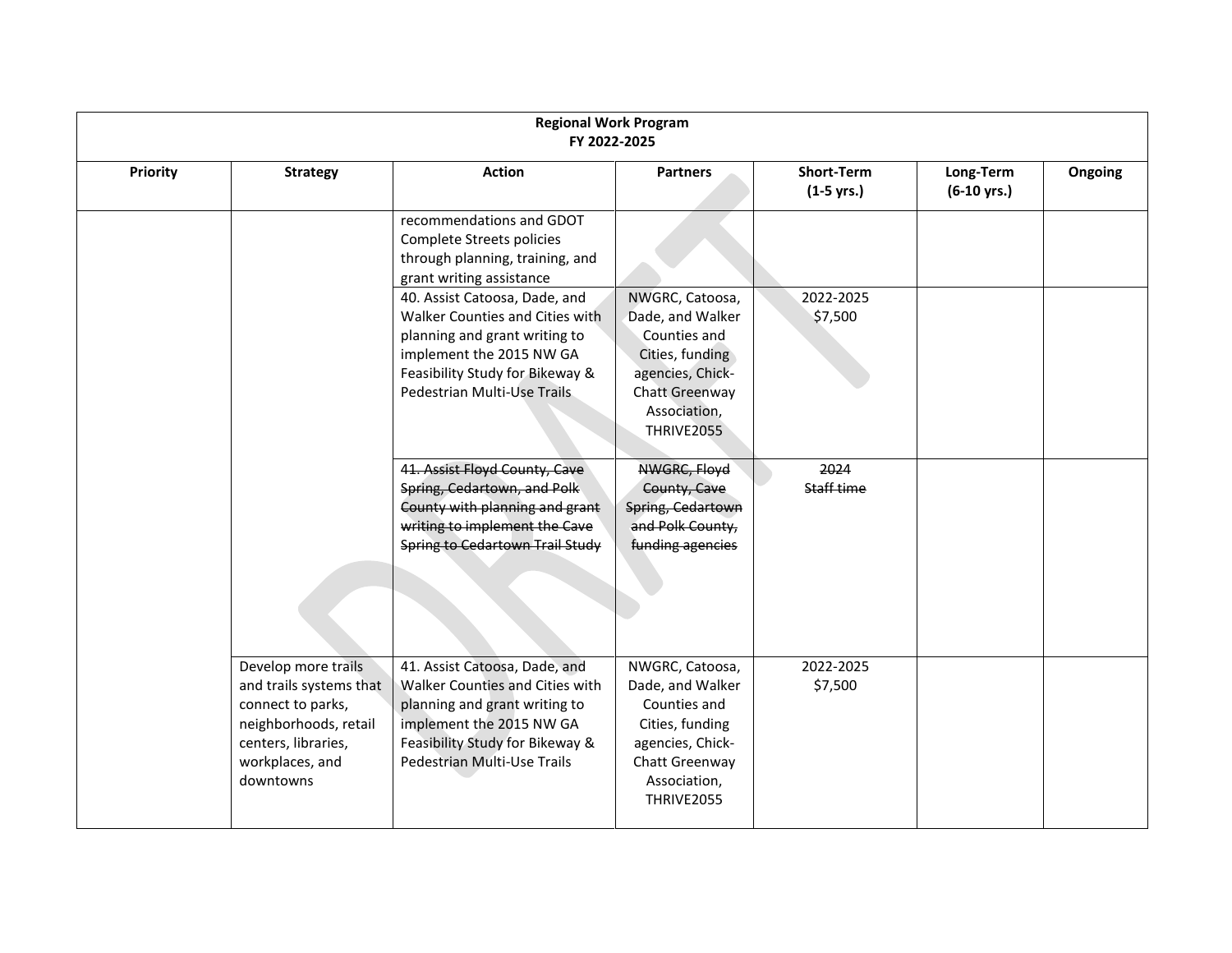| <b>Regional Work Program</b><br>FY 2022-2025                                                                                      |                                                                                                                                                                                                                |                                                                                                                                                                                                                                                                                                                                                                                                                                                                                                                      |                                                |                                           |                                    |         |  |
|-----------------------------------------------------------------------------------------------------------------------------------|----------------------------------------------------------------------------------------------------------------------------------------------------------------------------------------------------------------|----------------------------------------------------------------------------------------------------------------------------------------------------------------------------------------------------------------------------------------------------------------------------------------------------------------------------------------------------------------------------------------------------------------------------------------------------------------------------------------------------------------------|------------------------------------------------|-------------------------------------------|------------------------------------|---------|--|
| <b>Priority</b>                                                                                                                   | <b>Strategy</b>                                                                                                                                                                                                | <b>Action</b>                                                                                                                                                                                                                                                                                                                                                                                                                                                                                                        | <b>Partners</b>                                | <b>Short-Term</b><br>$(1-5 \text{ yrs.})$ | Long-Term<br>$(6-10 \text{ yrs.})$ | Ongoing |  |
| <b>Broadband</b>                                                                                                                  |                                                                                                                                                                                                                |                                                                                                                                                                                                                                                                                                                                                                                                                                                                                                                      |                                                |                                           |                                    |         |  |
| Assess needs<br>regarding 5G,<br>provide assistance<br>and resources<br>Improve broadband<br>and<br>telecommunication<br>services | Partner with the<br>Georgia Broadband<br>Deployment Initiative,<br>local governments,<br>providers, and other<br>agencies and<br>initiatives, and<br>participate in the<br>Georgia Broadband<br>Ready Program. | 42. Assist 1-5 communities/<br>year to apply for Broadband<br>Ready designation                                                                                                                                                                                                                                                                                                                                                                                                                                      | NWGRC, DCA, local<br>governments,<br>providers | 2022-2025<br>\$5,000                      |                                    |         |  |
|                                                                                                                                   |                                                                                                                                                                                                                | 44. Implement key priorities of<br>the 2014 Northwest Georgia<br>Digital Economy Plan through<br>the Regional Broadband<br>Committee and GA Broadband<br>Deployment Initiative, through<br>grant writing and planning<br>assistance                                                                                                                                                                                                                                                                                  | NWGRC, DCA, local<br>governments,<br>providers | 2022-2025<br>\$5,000                      |                                    |         |  |
|                                                                                                                                   |                                                                                                                                                                                                                | 43. Regional Broadband<br>Committee of NWGRC Council<br>and NWGRC staff: With GA<br><b>Broadband Deployment</b><br>Initiative and providers, assist 5-<br>10 local governments/ year to<br>identify and prioritize service<br>and speed demand, identify<br>gaps in infrastructure and costs<br>to address those gaps, and to<br>develop local and/or regional<br>plans of action or feasibility<br>study to address priority gaps in<br>service; including assistance for<br>Federal and state ARPA/IIJA<br>funding | NWGRC, DCA, local<br>governments,<br>providers | 2022-2025<br>\$5,000                      |                                    |         |  |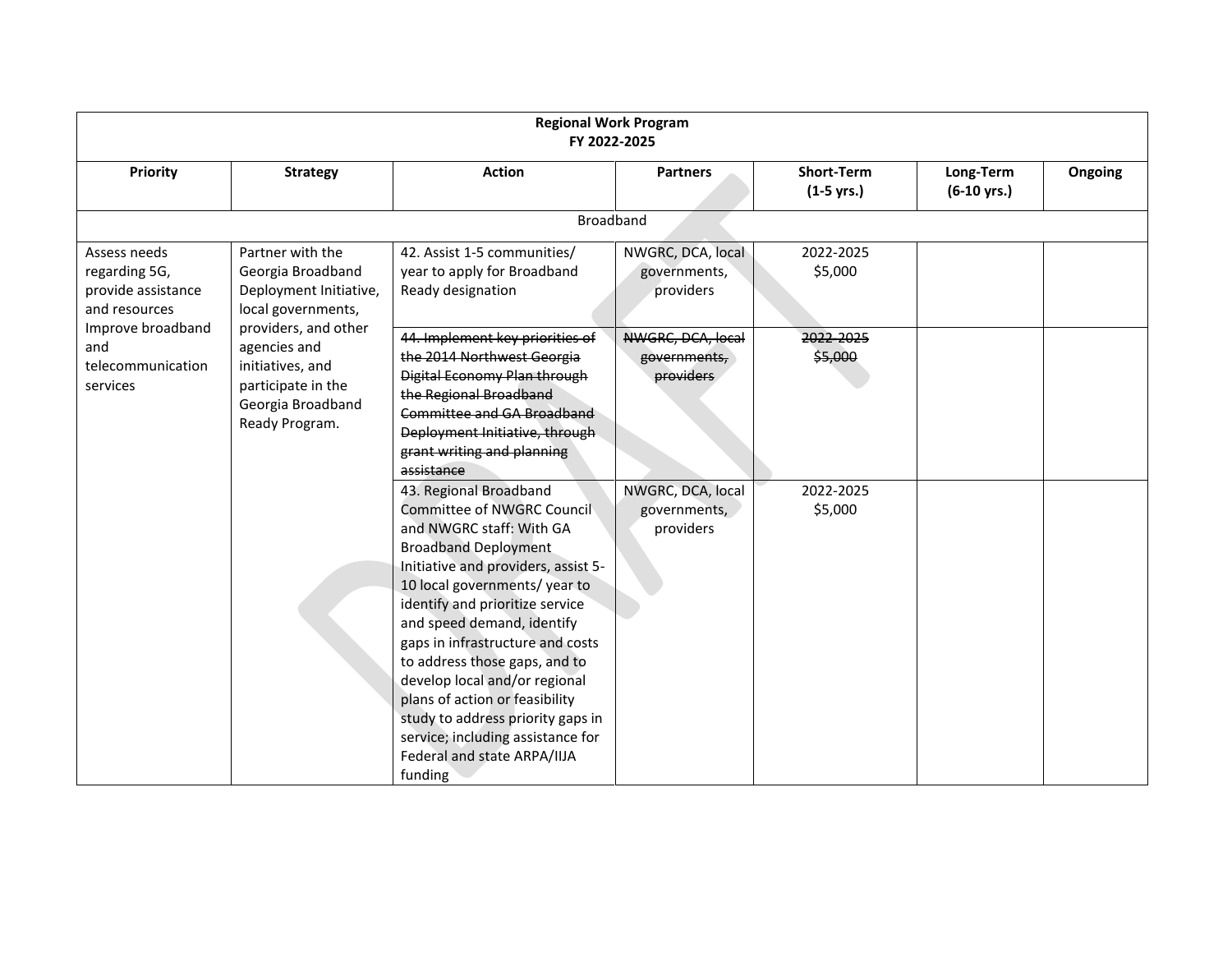| <b>Regional Work Program</b><br>FY 2022-2025 |                 |                                                                                                                                                                                                                                                                                                                                               |                                                              |                                           |                                    |         |  |
|----------------------------------------------|-----------------|-----------------------------------------------------------------------------------------------------------------------------------------------------------------------------------------------------------------------------------------------------------------------------------------------------------------------------------------------|--------------------------------------------------------------|-------------------------------------------|------------------------------------|---------|--|
| <b>Priority</b>                              | <b>Strategy</b> | <b>Action</b>                                                                                                                                                                                                                                                                                                                                 | <b>Partners</b>                                              | <b>Short-Term</b><br>$(1-5 \text{ yrs.})$ | Long-Term<br>$(6-10 \text{ yrs.})$ | Ongoing |  |
|                                              |                 | 44. Provide planning and grant-<br>writing assistance to 1-10 local<br>governments/year to<br>implement local broadband<br>action plans or feasibility<br>assessments; including<br>assistance for Federal and state<br>ARPA/IIJA funding                                                                                                     | NWGRC, local<br>governments,<br>providers                    | 2022-2025<br>\$7,500/ yr.                 |                                    |         |  |
|                                              |                 | 47. Attend 2-3 workshops and<br>trainings/year, and provide<br>training, planning, and zoning,<br>ordinance update, and historic<br>preservation assistance to 1-5<br>local governments per year<br>concerning regulation and<br>review of 5-G technologies;<br>provide information to NWGRC<br>Regional Council on quarterly<br><b>basis</b> | NWGRC, DCA, local<br>governments,<br>providers, GMA,<br>ACCG | 2022-2025<br>$$500-1,000/$ yr.            |                                    |         |  |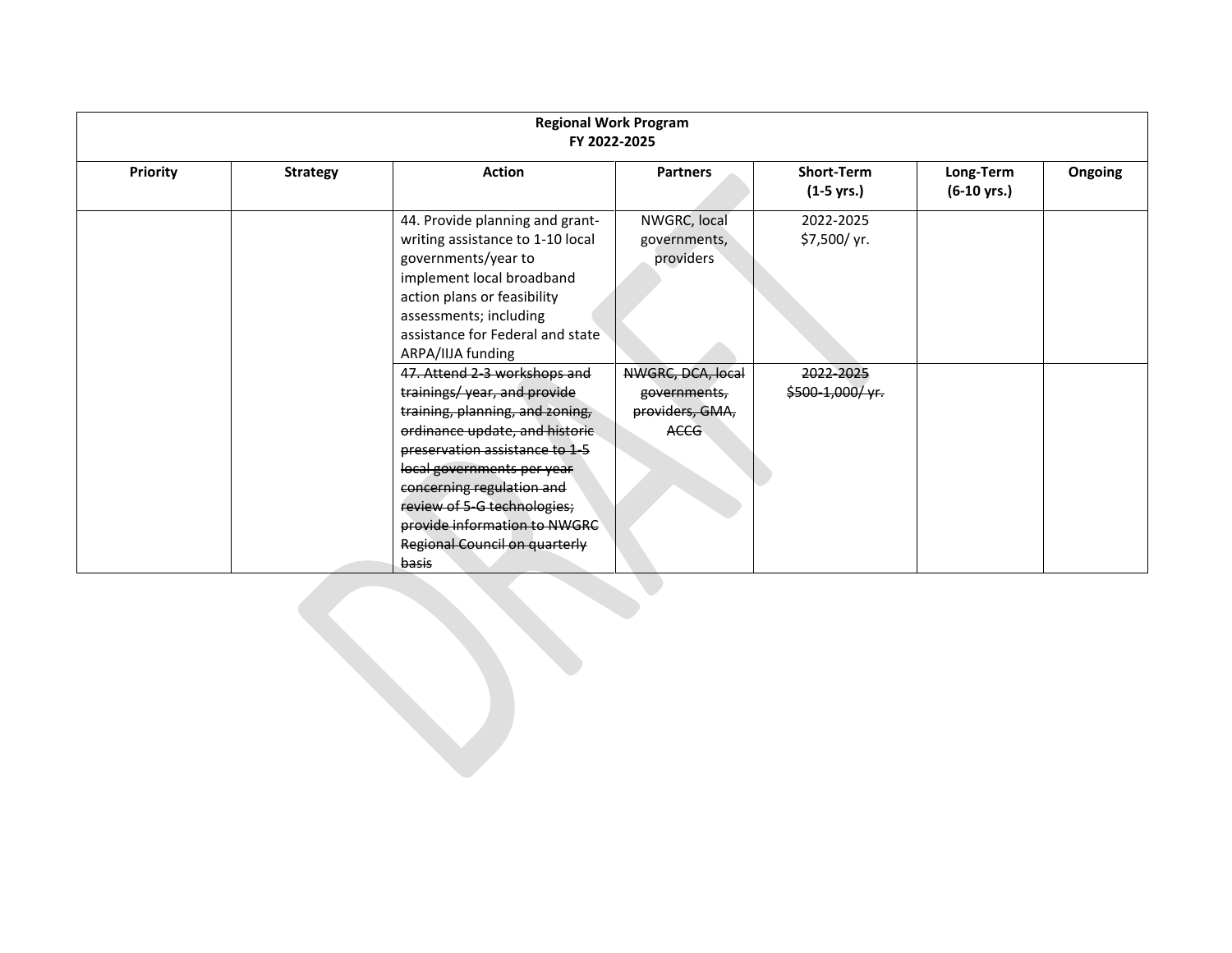<span id="page-30-0"></span>1.6 PUBLIC HEARING AND STAKEHOLDER PARTICIPATION DOCUMENTATION